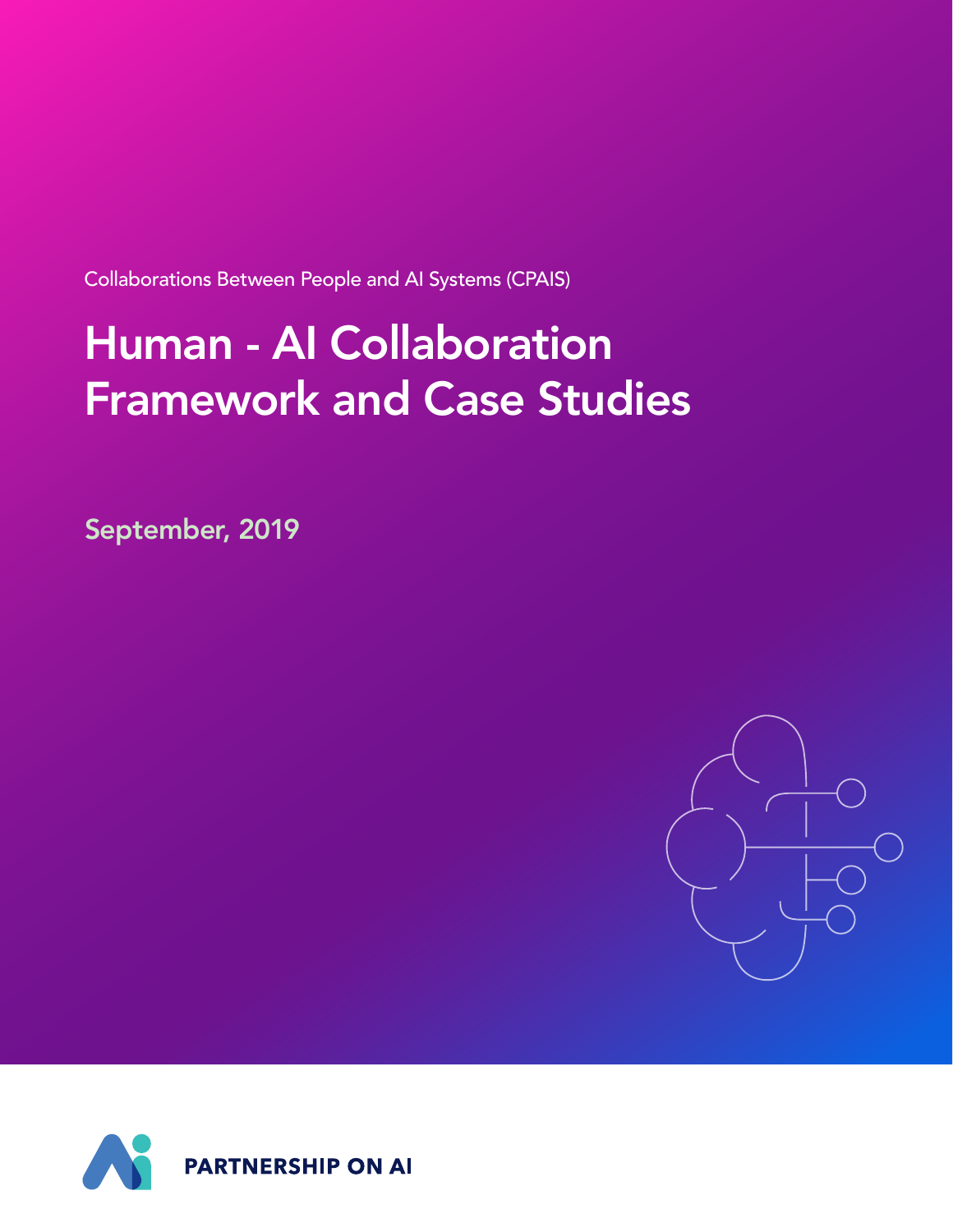# Human - AI Collaboration Framework and Case Studies

# Introduction

Developing best practices on collaborations between people and AI systems – including issues of transparency and trust, responsibility for specific decisions, and appropriate levels of autonomy – depends on a nuanced understanding of the nature of those collaborations. For example, a human interacting one-on-one with a I on a consumer website requires different features and responses than one, or perhaps even a group of individuals, sitting in an autonomous vehicle.

With these issues in mind, the Partnership on AI, with members of its Collaborations Between People and AI Systems Expert Group, has developed a Human-AI Collaboration Framework containing 36 questions that identify some characteristics that differentiate examples of human-AI collaborations. We have also prepared a collection of seven Case Studies that illustrate the framework and its applications.

This project explores the relevant features one should consider when thinking about human-AI collaboration, and how these features present themselves in real-world examples. By drawing attention to the nuances – including the distinct implications and potential social impacts – of specific AI technologies, the Framework can serve as a helpful nudge toward responsible product/tool design, policy development, or even research processes on or around AI systems that interact with humans.

As a software engineer from a leading technology company suggested, this Framework would be useful to them because it would enable focused attention on the impact of their AI system design, beyond the typical parameters of how quickly it goes to market or how it performs technically.

"By thinking through this list, I will have a better sense of where I am responsible to make the tool more useful, safe, and beneficial for the people using it. The public can also be better assured that I took these parameters into consideration when working on the design of a system that they may trust and then embed in their everyday life." Software Engineer, PAI Research Participant

The Framework is not intended to prescribe what constitutes appropriate answers to the questions it poses. Rather, the questions are intended to be provocations that advance understandings of human-AI collaboration, contribute to the AI community's decision-making around responsible AI development and deployment, and ultimately affect technology practice.

As such, no two people may answer the questions uniformly for the same case example (and you may find yourself disagreeing with the case writer answers). Even individual case study writers may have trouble coming to a single answer for some of the questions, choosing instead to offer their commentary and to hedge their answers. This type of fruitful dialogue, whether internal or amidst teams developing AI tools and policies, is exactly the type of thinking that the Framework is intended to provoke.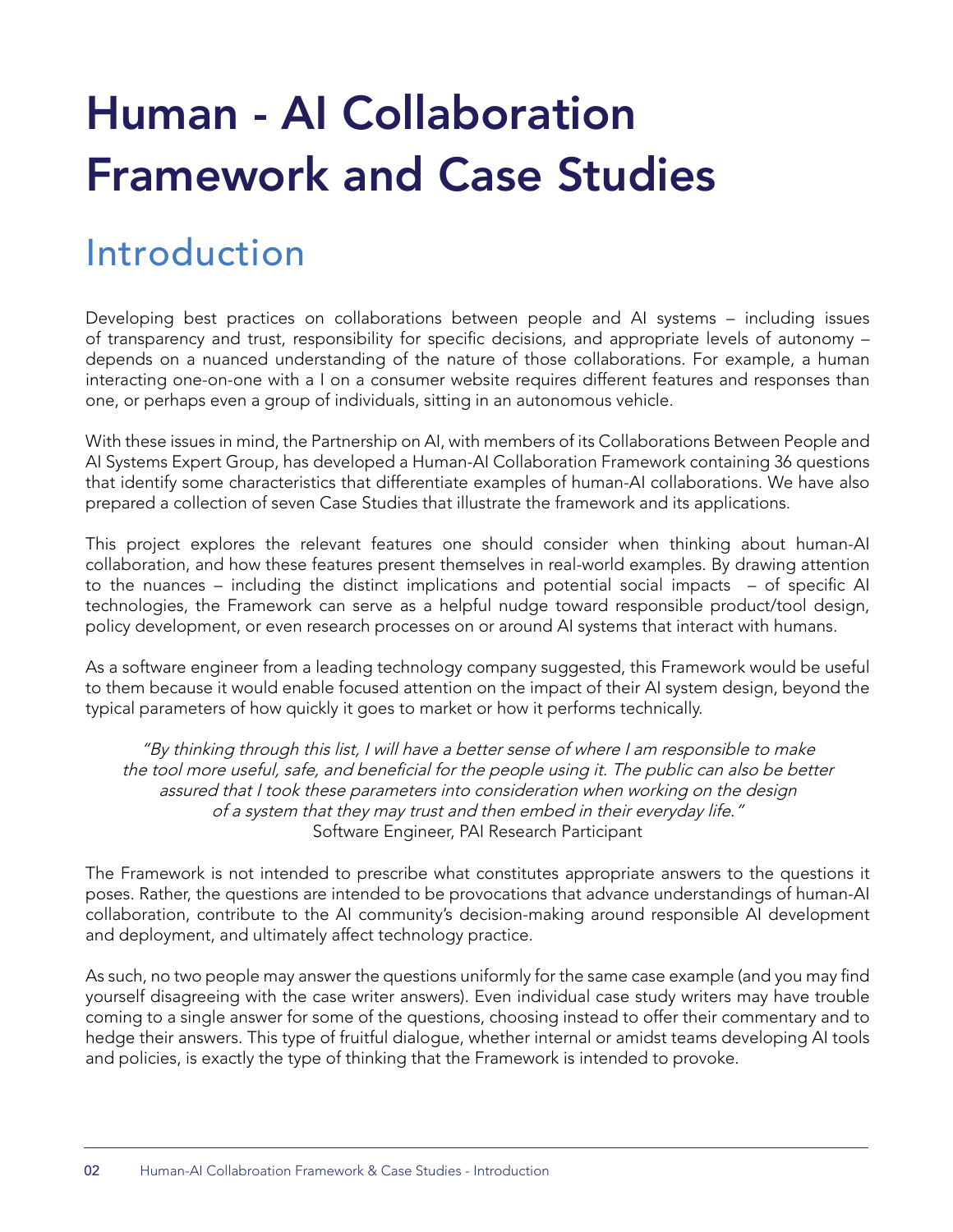The seven Case Studies included in this report provide a glimpse into the variety of potential collaborations between people and AI systems, and includes specific examples of the Framework in practice. The cases and completed Framework questionnaires are as follows:

- 1. Virtual Assistants and Users (Claire Leibowicz, Partnership on Al)
- 2. Mental Health Chatbots and Users (Yoonsuck Choe, Samsung)
- 3. Intelligent Tutoring Systems and Learners (Amber Story, American Psychological Association)
- 4. Assistive Computing and Motor Neuron Disease Patients (Lama Nachman, Intel)
- 5. AI Drawing Tools and Artists (Philipp Michel, University of Tokyo)
- 6. Magnetic Resonance Imaging and Doctors (Bendert Zevenbergen, Princeton Center for Information Technology Policy)
- 7. Autonomous Vehicles and Passengers (In Kwon Choi, Samsung)

## About the Project and its Participants

This project came out of the first in-person meeting of PAI's Collaborations Between People and AI Systems (CPAIS) Expert Group, which took place in November, 2018. The CPAIS expert group consists of about 30 representatives from across technology, academia, and civil society. Within these sectors, group members represent varied disciplinary training and roles (e.g., policy, research, product). While the members of the CPAIS Expert Group all work in the realm of human-AI collaboration, each used disparate heuristics when developing the parameters for this Framework, and assessing potential best practices for how machines and humans should collaborate. Our discussions illuminated the range of collaborations between people and AI systems, and specifically, how better understanding this spectrum can improve how the AI community develops tools and policies affecting human-AI interaction.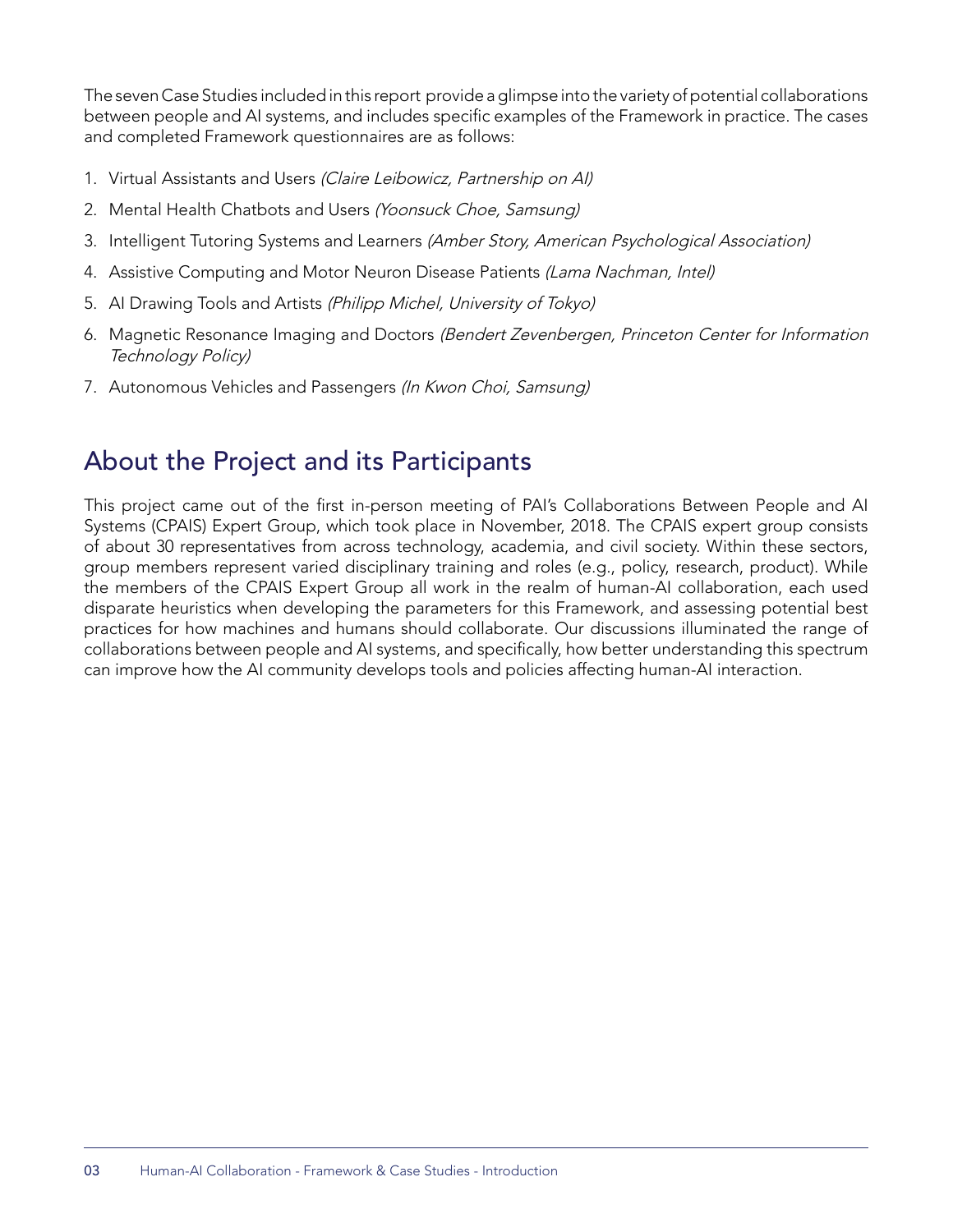# Human - AI Collaboration Framework

## I. Nature of Collaboration

## Stage of development or deployment

- 1. Is the AI fixed once deployed or evolving over time via model updates/continual interaction?
- 2. To what extent is there ongoing collaboration between the AI's developer(s) and the AI system? [No collaboration, limited collaboration, moderate collaboration, active collaboration]
- 3. Is the AI system currently used by people other than the AI's original developers?

## Goals

- 4. Are the goals of the human-AI collaboration clear or unclear?
- 5. What is the nature of the collaboration's goals? [Physical, knowledge/intellectual, emotional, and/or motivational in nature]
- 6. Is empathy a precondition for the human-AI interaction to function as intended?
- 7. Are the human and the AI system's goals aligned?

## Interaction Pattern

- 8. Is the collaboration repeated over time or is it a one-time engagement? If over time, at what time-scale?
- 9. Is the interaction concurrent with both human and AI contributing in parallel or does it depend on taking turns?

## Degree of agency

- 10. Does the AI or human agent contribute more to the system's decision-making? Action-taking?
- 11. How much agency does the human have? The AI system? [None, limited, moderate, high, full]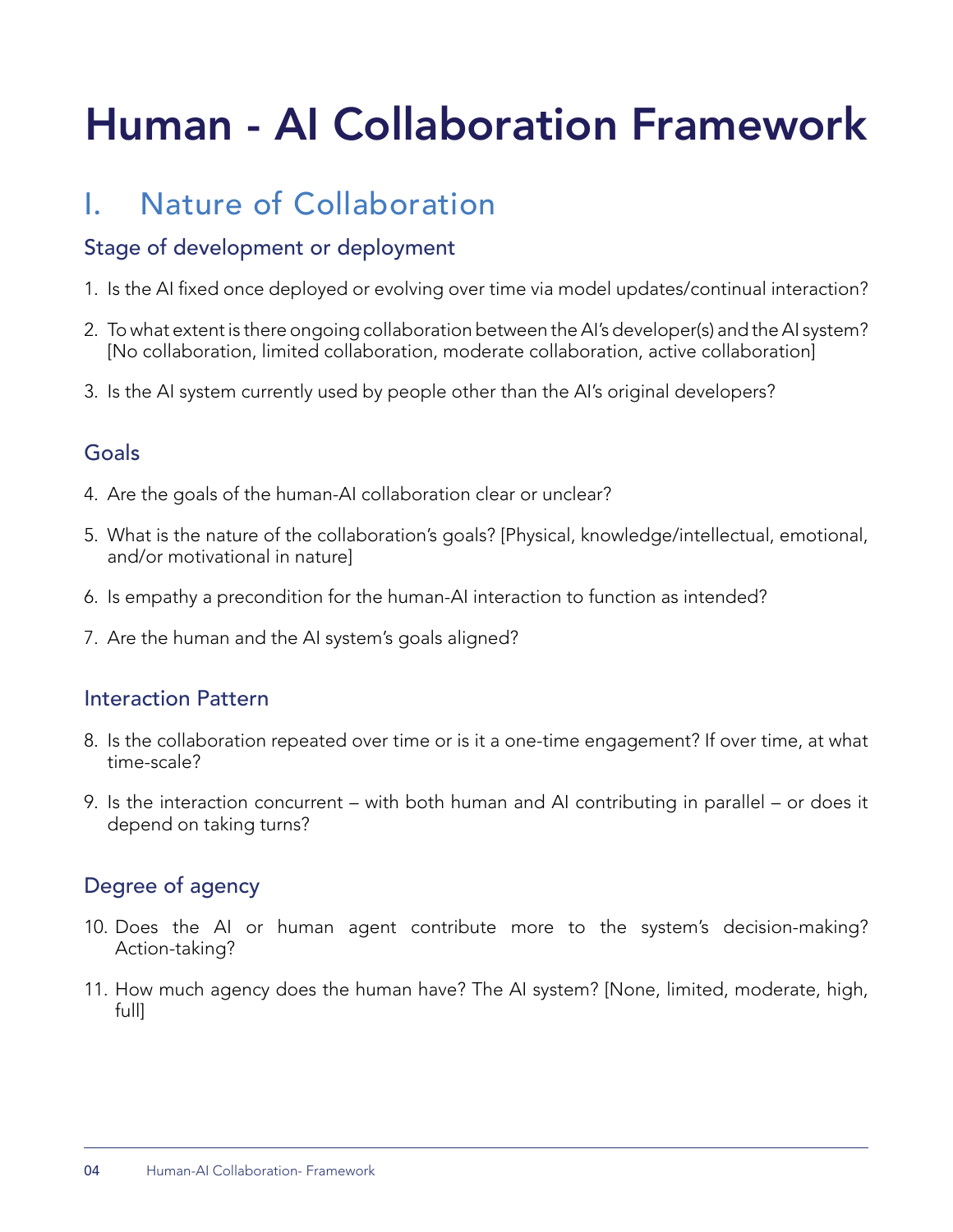## II. Nature of Situation

## Location and context

- 12. Are other people or other AI systems involved as third-parties? This can apply to either 1-1 collaborations or multiple people & AI (e.g., in the instance of an AI teacher interacting with a classroom of human students, those human students would not be included as thirdparties).
- 13. Are the human and AI agents co-located physically or virtually?

### Awareness

- 14. Is the human likely aware that they are interacting with an AI system?
- 15. Does the human need to consent before interacting with the AI system?

## **Consequences**

- 16. How significant are the consequences should the AI fail to perform as designed/expected? What are those consequences? [Low, moderate, high]
- 17. How significant are the benefits of the AI to the users should it perform as designed/ expected? What are those benefits? [Low, moderate, high]
- 18. What are the potential consequences and benefits of the outcome of the collaboration?
- 19. What might be the broader impacts of the human-AI collaboration?
- 20. To what extent do typical users consider privacy and security when interacting with the AI agent? [Low, Moderate, High]

## Assessment

- 21. Who is the main party or individual assessing the nature and effectiveness of the human-AI collaboration?
- 22. Are assessments of the human-AI collaboration's outcome subjective or objective?

## Level of Trust

23. Are both the human and the AI agent trusting and trustworthy? AI trustworthiness can be defined broadly, driven by task competence, safety, authority, and authenticity, amongst other features (e.g., we know an AI comes from the same affiliation it claims to be from).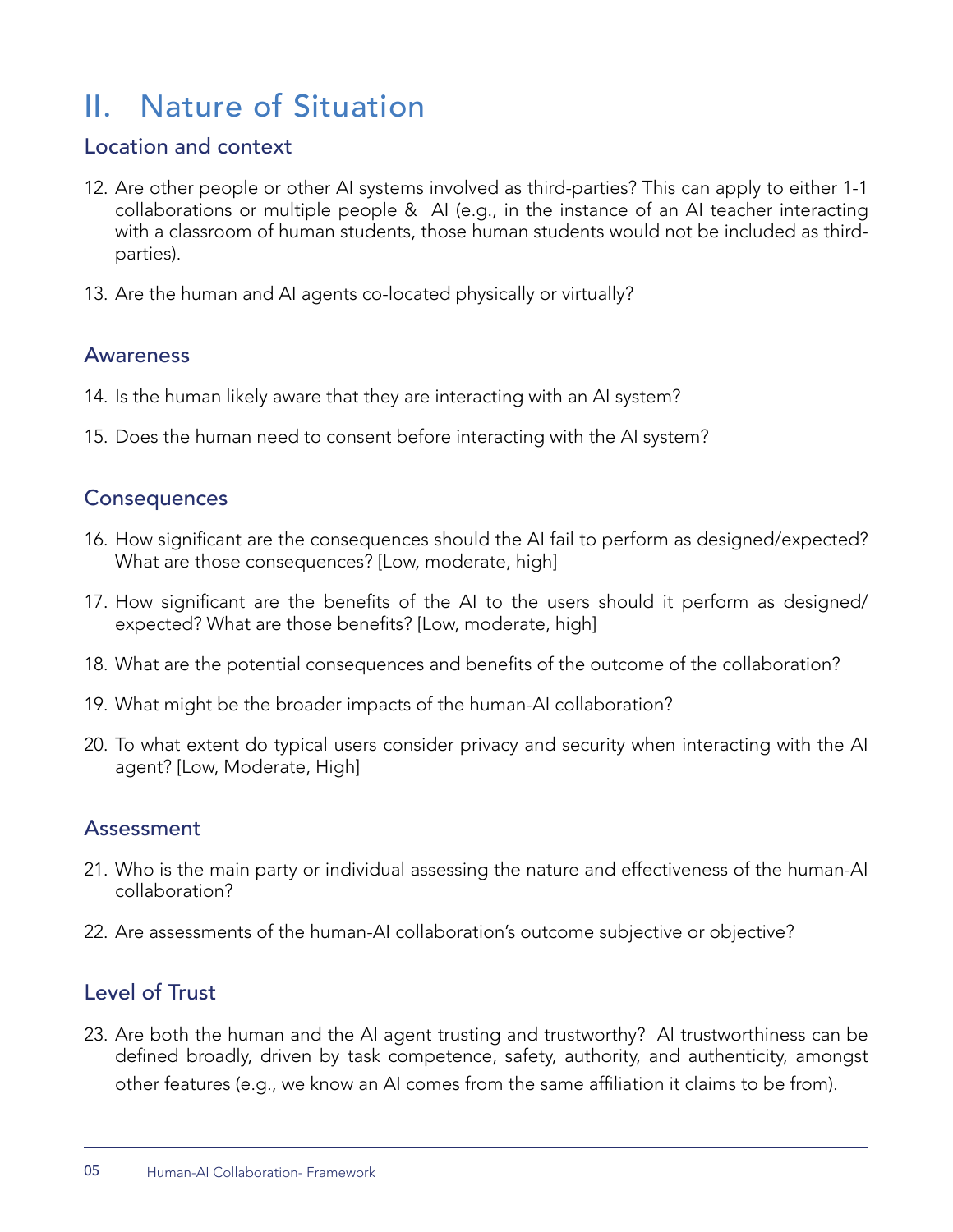# III. AI System Characteristics

## **Interactivity**

- 24. What is the mode of the interaction between the two agents? [Via screen, voice, wearables, virtual reality, or something else]
- 25. Could the nature of the data that the AI system operates over impact its interactivity? E.g., a wearable AI may interact with the user via voice, but may make inferences over voice as well as sensor data.

## **Adaptability**

26. Is the AI system passively providing information or proactively anticipating the next steps of the interaction?

## **Performance**

- 27. How predictable is the AI system? [Low, moderate, high]
- 28. Does the system often produce false-positives? False-negatives?

## **Explainability**

- 29. Can the AI system communicate its confidence levels to a human?
- 30. How does the AI system communicate its decision-making process and inputs to that decision-making process to the human?

## Personification

- 31. How human-like is the AI system? [Not very, moderately, or highly human-like]
- 32. How easily anthropomorphized is the AI system?

# IV. Human Characteristics

## Age

33. Is the person(s) collaborating with the AI system a child (under 18), an adult (18 - 65), or a senior (over 65)? Some mixture of the above, when >1 person collaborating with the AI system?

## Differently-abled

34. Does the person collaborating with the AI have special needs or accommodations?

## Culture

- 35. Are there cultural consistencies/norms for those collaborating with the AI system?
- 36. What level of previous technology interaction has the user(s) of the system had? [Low, moderate, high]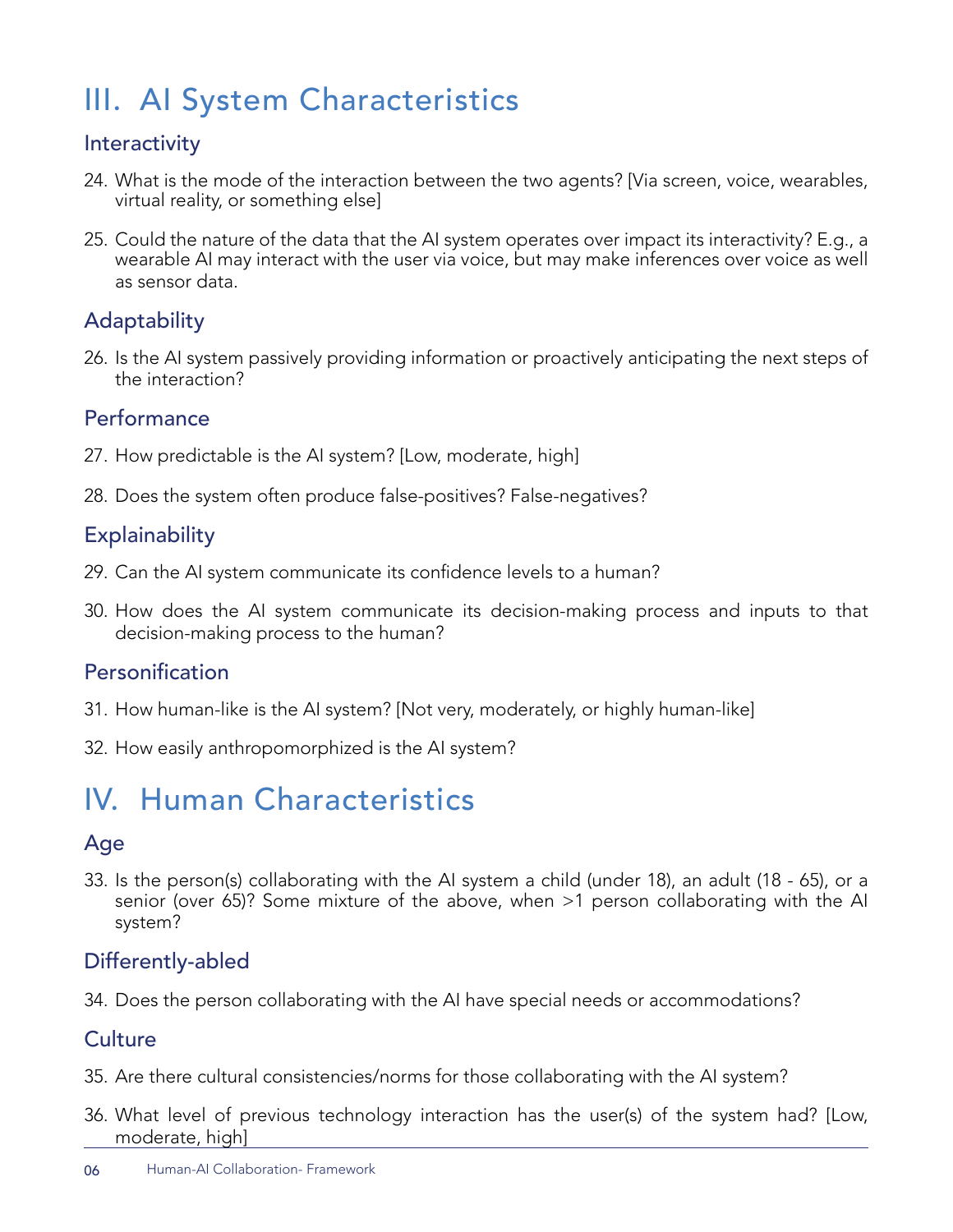# CASE 1: Virtual Assistants and Users Claire Leibowicz, Program Lead (PAI)

## Context/Scenario

Employing a personal assistant used to only be possible for those who could afford to hire someone. Now, a variety of virtual assistant technologies have come to market to help with scheduling, tasks, and other facets of daily life, ostensibly democratizing the time-saving and frictionless experience that human assistants provide. Amazon's Alexa, Apple's Siri, Facebook's M, Google's Assistant, IBM's Watson Assistant, Microsoft's Cortana and others, all offer users various capabilities such as reminders, information gathering, Q&A, shopping lists, music playback, and more in response to verbal requests from users. These tools can also communicate with other cloud technologies to manage elements like the temperature and lighting in one's home. They can even tell jokes (albeit, pre-programmed jokes).

## AI System

Automated personal assistants often use natural language processing (NLP), speech recognition, and other machine learning techniques in order to interpret voice or text inputs from users. The more ubiquitous, innovative devices are voice-activated and are the result of advances in speech recognition that can interpret auditory requests - often in different languages and from many different voices. The AI systems can then pattern match in order to retrieve information from online sources like Wikipedia or weather services. Such systems may interact with users and "learn" over time, better understanding context cues offered and returning more accurate and fluid responses to queries.

## Human-AI Collaboration

Most modern virtual assistants are native to physical devices that look akin to speakers, and while they are tacitly "listening" all the time, the virtual assistants typically only engage when users offer a specific verbal request: "Hey Siri," or "Okay Google," or "Alexa" for example. Just as a human might not respond until you greet them or solicit conversation, so too does the virtual assistant remain dormant until called to action. Given their omnipresence, many virtual assistants have prompted privacy concerns, as these devices are typically placed in homes and other private spheres, constantly using speech data that could be stored by the companies which developed the devices.

Different brands' virtual assistants have distinct voices and personalities, intended to help build trust between the user and machine and to promote interactions with an ease and seamlessness that might come from talking to someone helpful in daily life.

Human users tend to anthropomorphize AI-powered virtual assistants, and the fact that most AI voice assistants have female voices by default raises concerns about how gender biases are coded into technology products. A recent UNESCO report, for example, examines how AI voice assistants projected as young women perpetuate harmful gender biases, especially in light of persistent digital gender divides. As these technologies become more usable and frictionless, complex tradeoffs between ease/ convenience and privacy/bias will need to be taken into consideration.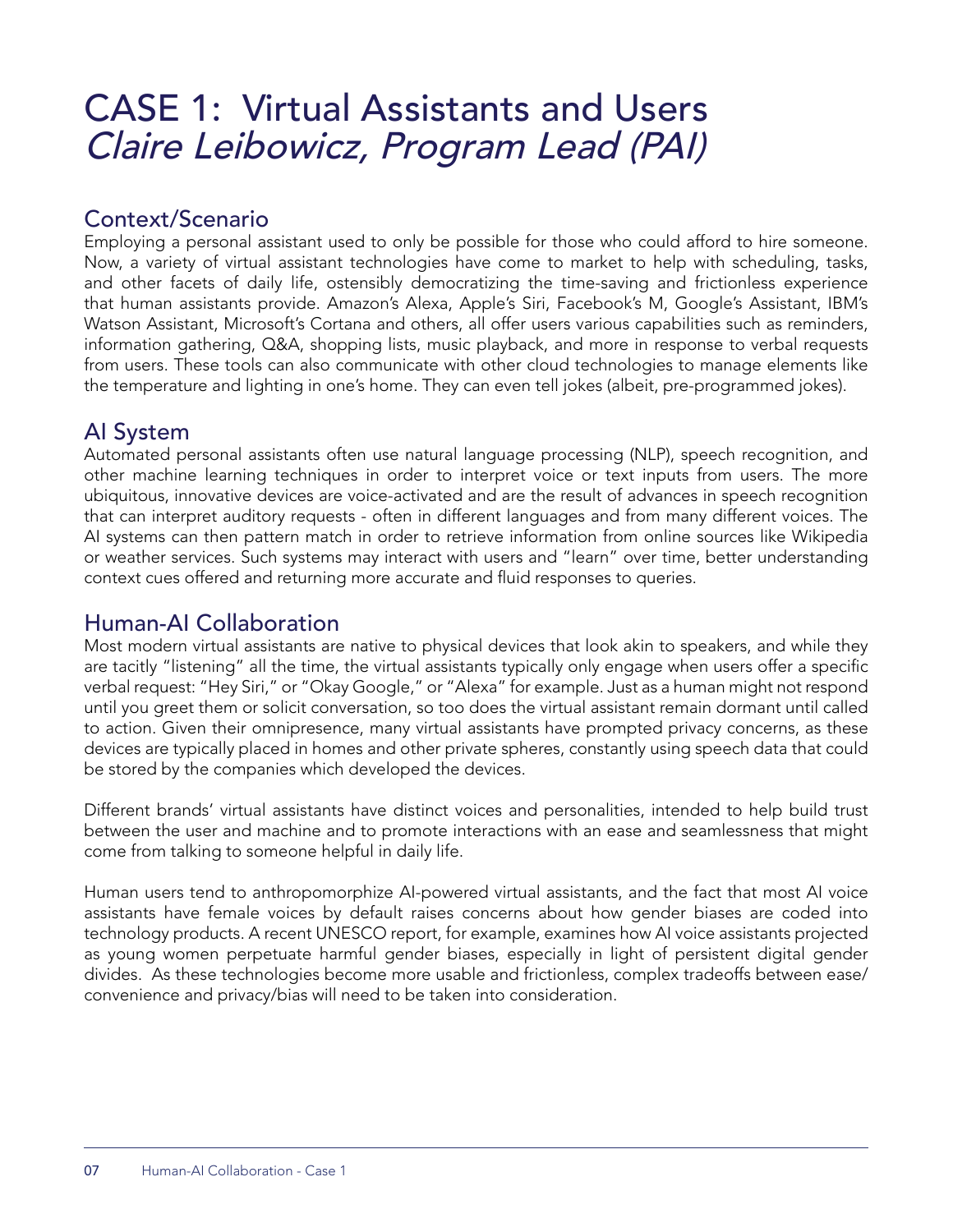## CPAI HUMAN-AI COLLABORATION FRAMEWORK CASE 1: Virtual Assistants and Users

## I. NATURE OF COLLABORATION

#### Stage of development or deployment

1. Is the AI fixed once deployed or evolving over time via model updates/continual interaction? Evolving over time

2. To what extent is there ongoing collaboration between the AI's developer(s) and the AI system? [No collaboration, limited collaboration, moderate collaboration, active collaboration] Likely active collaboration, as software updates are made frequently

3. Is the AI system currently used by people other than the AI's original developers? Yes

#### Goals

4. Are the goals of the human-AI collaboration clear or unclear? Ostensibly clear, but there are many goals that users may weigh differently (e.g., information gathering, task management, etc.)

5. What is the nature of the collaboration's goals? [Physical, knowledge/intellectual, emotional, and/or motivational in nature] Knowledge/intellectual primarily, but could be physical (changes temperature or lighting in one's house, for example), or motivational if the user asks for a pump-up speech in advance of a scheduled task

6. Is empathy a precondition for the human-AI interaction to function as intended? Not a precondition, but some sense of connection and emotional attentiveness is important for users to like and trust the device

7. Are the human and the AI system's goals aligned? Yes. The AI system is hoping to help the user, and the user hopes to get help from the device.

#### Interaction pattern

8. Is the collaboration repeated over time or is it a one-time engagement? If over time, at what timescale? Repeated over time, but likely with different queries each time

9. Is the interaction concurrent – with both human and AI contributing in parallel – or does it depend on taking turns? Taking turns, call and response

#### Degree of agency

10. Does the AI or human agent contribute more to the system's decision-making? Action-taking? or action-taking? Both contribute. The human decides what to ask, but the machine has some agency in figuring out how to interpret the query and what amount of data to respond with/amount of context to provide

11. How much agency does the human have? The AI system? [None, limited, moderate, high, full] Human has full agency (can shut the machine off or get rid of it) AI system has moderate agency (defining its agency based on its ability to "choose" which questions to answer and how)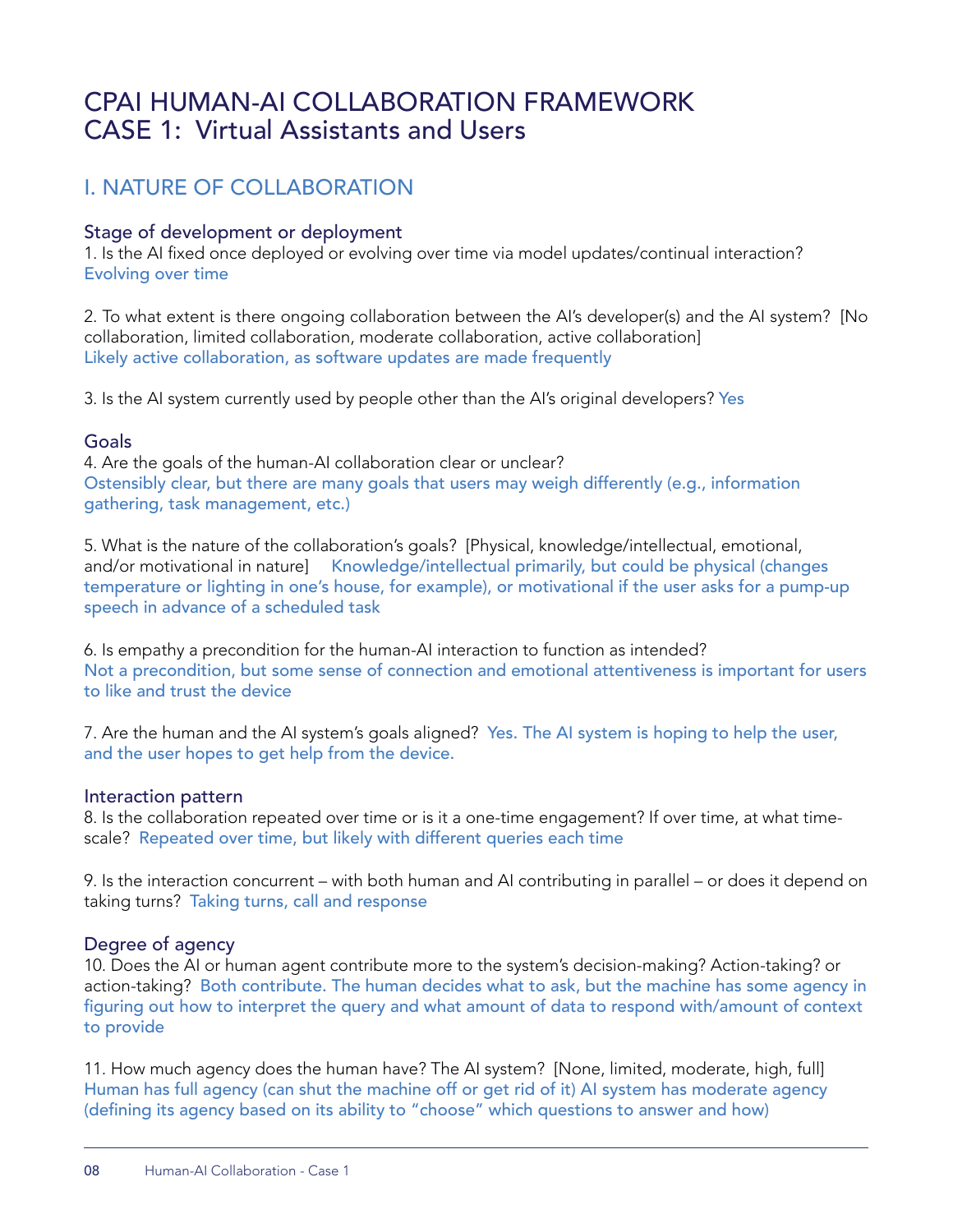## II. NATURE OF SITUATION

#### Location and context

12. Are other people or other AI systems involved as third-parties? This can apply to either 1-1 collaborations or multiple people and an AI (e.g., in the instance of an AI teacher interacting with a classroom of human students, those human students would not be included as third-parties). Could be several people talking to the virtual assistant at once

13. Are the human and AI agents co-located physically or virtually? If responding to speech, like the examples listed in the case, the virtual assistant is housed in a device that is co-located physically with the human

#### Awareness

14. Is the human likely aware that they are interacting with an AI system? Yes, the human is aware (though children might not realize it is an inanimate object)

15. Does the human need to consent before interacting with the AI system? Yes

#### **Consequences**

16. How significant are the consequences should the AI fail to perform as designed/expected? [Low, moderate, high] Moderate, depending on the situation. If someone for example asks a virtual assistant to tell them when their flight is or an important appointment is, they may miss an event with grave consequences

17. How significant are the benefits of the AI to the users should it perform as designed/expected? [Low, moderate, high] Moderate (likely depends on who you ask). Disclaimer, I do not use a virtual assistant. Might free-up time and enable convenience for users

18. What are the potential consequences and benefits of the outcome of the collaboration? Certain types of sensitive information could lead to grave consequences depending on the response the virtual agent triages and ultimately offers. For example there was a controvery around users asking Siri where the nearest abortion clinic is located and it failing to provide such information to users, which could offer grave consequences for women in need.

19. What might be the broader impacts of the human-AI collaboration? Greater ubiquity of virtual assistants across a variety of domains that triage and filter information in ways that may be different than humans do, with less contextual awareness but with greater access to information.

20. To what extent do typical users consider privacy and security when interacting with the AI agent? [Low, Moderate, High] Amongst users, low. If you were someone who considered privacy risk moderately or high, you would likely be reluctant to use the device

#### Assessment

21. Who is the main party or individual assessing the nature and effectiveness of the human-AI collaboration? User

22. Are assessments of the human-AI collaboration's outcome subjective or objective? Could be both. Objective, if the device fails to retrieve accurate factual responses to one's inquiry. Subjective, if a user does not like how the device communicates such information, or does not trust it or its personality.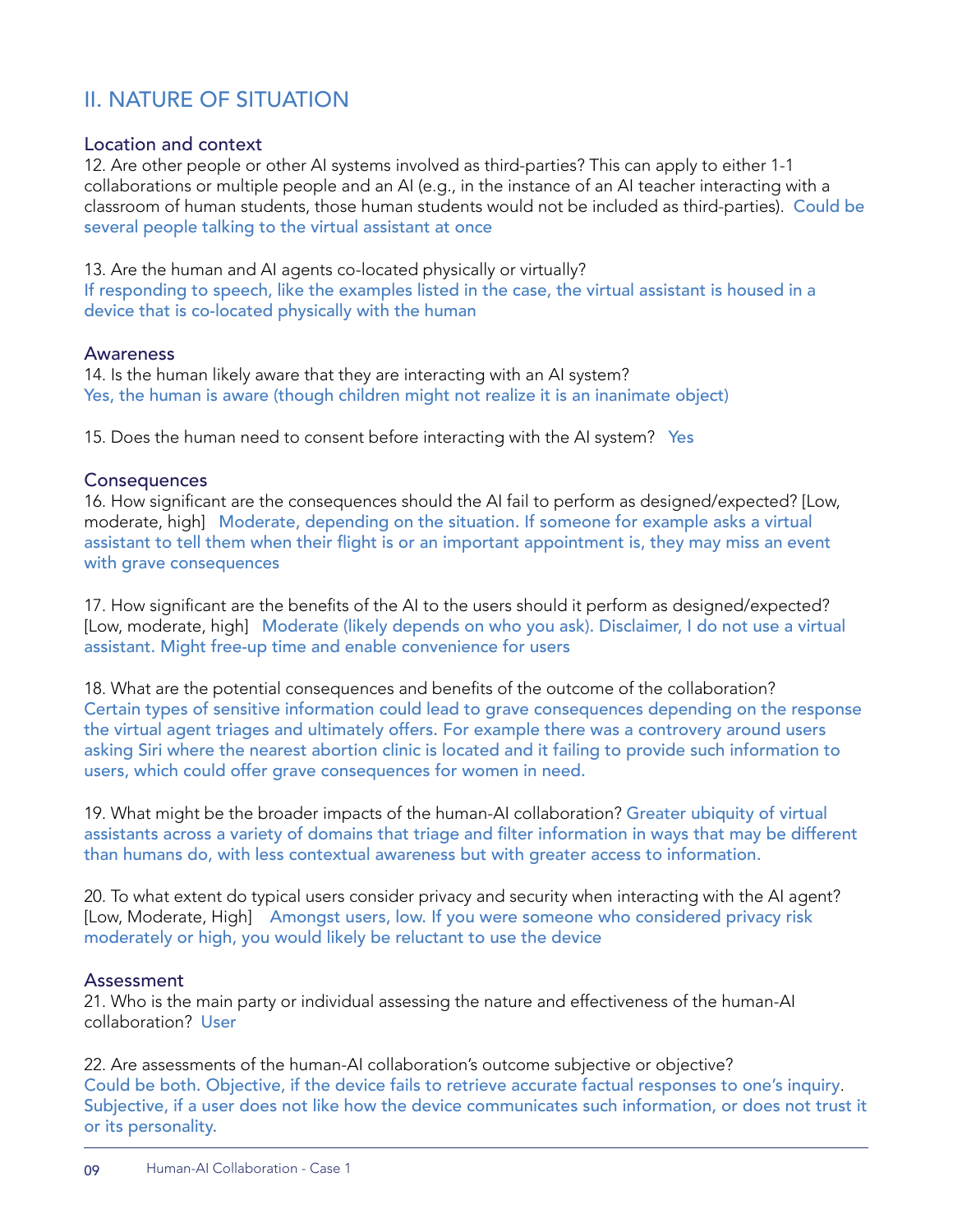#### Level of trust

23. Are both the human and the AI agent trusting and trustworthy? AI trustworthiness can be defined broadly, driven by task competence, safety, authority, and authenticity, amongst other features (e.g., we know an AI comes from the same affiliation it claims to be from). Yes, if the virtual assistant successfully answers the user's queries

## III. AI-SYSTEM CHARACTERISTICS

#### **Interactivity**

24. What is the mode of the interaction between the two agents? [Via screen, voice, wearables, virtual reality, or something else] Most often, via voice and speaker-like devices (or one's phone)

25. Could the nature of the data that the AI system operates over impact its interactivity? E.g., a wearable AI may interact with the user via voice, but may make inferences over voice as well as sensor data. Yes

#### Adaptability

26. Is the AI system passively providing information or proactively anticipating the next steps of the interaction? Passively providing information

#### **Performance**

27. How predictable is the AI system? [Low, moderate, high] Moderate

28. Does the system often produce false-positives? False-negatives? Yes, to both (gives inaccurate information after interpreting a query properly; does not interpret a query properly)

#### **Explainability**

29. Can the AI system communicate its confidence levels to a human? Not really, but sometimes it can preface its answer by saying "can you add more detail?" or something like that to clarify or get more information

30. How does the AI system communicate its decision-making process and inputs to that decisionmaking process to the human? It can sometimes imply that it is uncertain or looking up an answer, in order to buy-time or communicate with users in a more human-like fashion

#### Personification

31. How human-like is the AI system? [Not very, moderately, or highly human-like] Moderately, based on speech-based communication (not in terms of physical embodiment)

32. How easily anthropomorphized is the AI system? Easily

### IV. HUMAN CHARACTERISTICS

#### Age

33. Is the person(s) collaborating with the AI system a child (under 18), an adult (18 - 65), or a senior (over 65)? Some mixture of the above, when >1 person collaborating with the AI system? Could be all. Children may be less likely to understand that the voice in the machine is not a real human on the other end of the line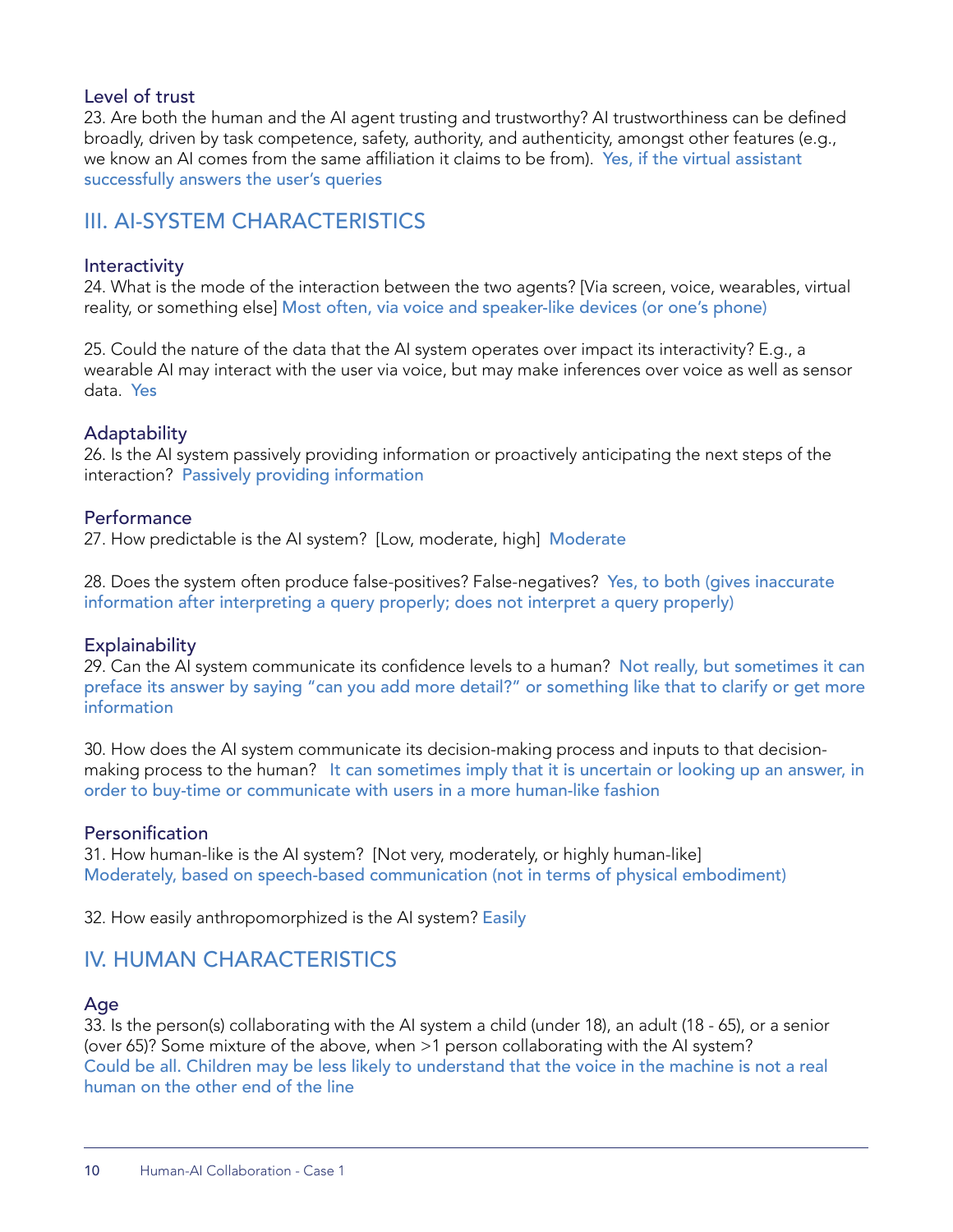#### Differently-abled

34. Does the person collaborating with the AI have special needs or accommodations? Possibly

#### **Culture**

35. Are there cultural consistencies/norms for those collaborating with the AI system? Yes. Firstly, the devices are now able to respond to speech in many different languages. Certain linguistic nuances and ways of collaborating may vary depending on the cultural context in which the users and the device are situated

36. What level of previous technology interaction has the user(s) of the system had? [Low, moderate, high] Likely high if using a personal assistant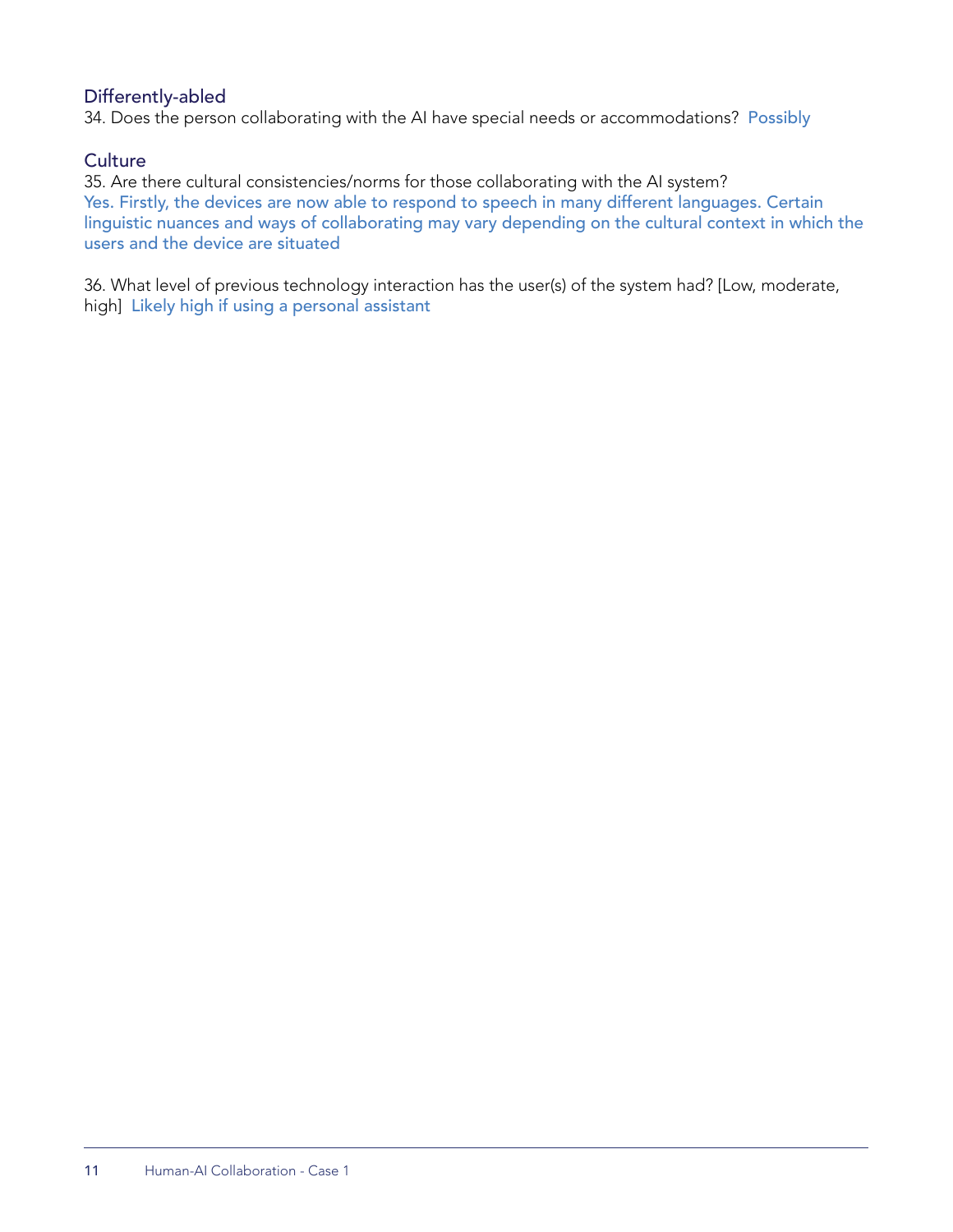## CASE 2: Mental Health Chatbots and Users Yoonsuck Choe, Corporate Vice President, Samsung Research (Samsung)

## Context/Scenario

Myriad AI-driven technologies serve as personalized mental health services, whether as companions for those suffering from diagnosed mental health issues or as tools for those seeking mental health resources without a clinical diagnosis. Many such systems are AI-driven chatbots that remember and adjust responses based upon their interactions with the user. The goal of mental health chatbots is seemingly apparent: to assess and improve the mental health of its users. These tools work effectively when they connect with the user, and such a connection is fostered as the user provides increasingly rich data as input to the system over time. The ubiquity of smartphones combined with advancements in natural language processing allow for such applications to be increasingly effective and popular. Advanced AI techniques enable this type of accessible, personalized emotional support in the palm of a user's hands.

## AI System

Woebot is one such example of an AI-driven chatbot for mental health, created by a clinical psychologist and integrated with Facebook Messenger to replicate conversations a patient might have with an inperson therapist. It asks questions about the user's mood, feelings, and thoughts, and even reflects that it is listening while using techniques based upon cognitive behavioral therapy (CBT); it behaves this way while emphasizing that it is not a replacement for human connection and conveying a limit to its services.

## Human-AI Collaboration

Building trust and empathy between human and therapist is key to an in-person mental health relationship and also vital to the effectiveness and prolonged use of chatbot mental health services. AI chatbots' effectiveness for mental health purposes is influenced by trust and an empathic connection between human and AI. A users ability to connect and respond to the level of artificial empathy projected by the system influences the use and effectiveness of such a system. In order to use the system effectively, users should trust such AI chatbots in the same way that they would trust a human therapist sworn to respect patient confidentiality. Mental health chatbot reviews often describe them as seeming artificial or scripted in their responses. While improvements to natural language processing will increase adaptability and the quality of responses, inducing empathy between chatbot and human might be a different challenge than inducing empathy between a human patient and human therapist. Promisingly, Morris, Kouddous, Kshirsagar, & Schueller (2018) have conducted work on how "conversational agents can express empathy in nuanced ways that account for the unique circumstances of the user," a technique that can be used to build robust digital mental health chatbots. It will be important to understand how users assess such systems and what induces empathy and trust in the collaboration, characteristics vital to a successful human-human mental health intervention. Ultimately this may allow society to reap the benefits of costeffective, accessible, and ubiquitous mental health chatbots.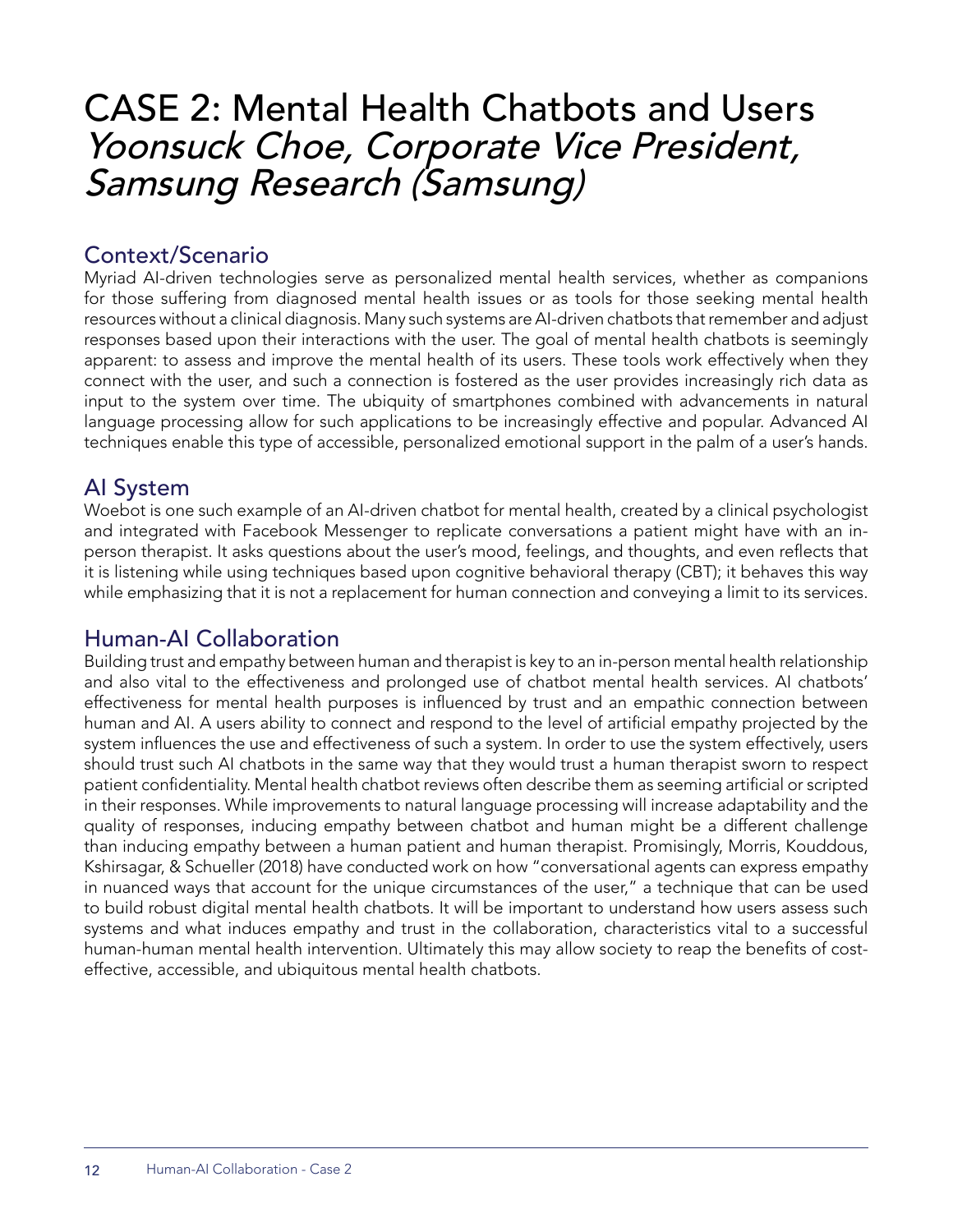## CPAI HUMAN-AI COLLABORATION FRAMEWORK CASE 2: Mental Health Chatbots and Users

## I. NATURE OF COLLABORATION

#### Stage of development or deployment

1. Is the AI fixed once deployed or evolving over time via model updates/continual interaction? Evolving over time via model updates/continual interaction (since the chatbot needs to continually update its responses based on the specific user interacting with the system)

2. To what extent is there ongoing collaboration between the AI's developer(s) and the AI system? [No collaboration, limited collaboration, moderate collaboration, active collaboration] Active collaboration (since developer may have to be aware of unexpected questions from users, and also actively update the system based on the latest scientific findings)

3. Is the AI system currently used by people other than the AI's original developers? Yes (there are several mental health chatbot services offered).

#### Goals

4. Are the goals of the human-AI collaboration clear or unclear? Yes (To assess and improve mental health conditions)

5. What is the nature of the collaboration's goals? [Physical, knowledge/intellectual, emotional, and/or motivational in nature] All of the following: knowledge/intellectual, emotional, and/or motivational in nature

6. Is empathy a precondition for the human-AI interaction to function as intended? Somewhat, depending on the expected level of engagement.

7. Are the human and the AI system's goals aligned? Yes

#### Interaction pattern

8. Is the collaboration repeated over time or is it a one-time engagement? If over time, at what timescale? Repeated over time; potentially life-long

9. Is the interaction concurrent – with both human and AI contributing in parallel – or does it depend on taking turns? Taking turns

#### Degree of agency

10. Does the AI or human agent contribute more to the system's decision-making? Action-taking? Both. The human agent offers information to the system that then makes decisions and acts

11. How much agency does the human have? The AI system? [None, limited, moderate, high, full] Human: Full (but isn't this always the case?) AI: Unknown, as it depends, since no AI so far can be said to possess human-level agency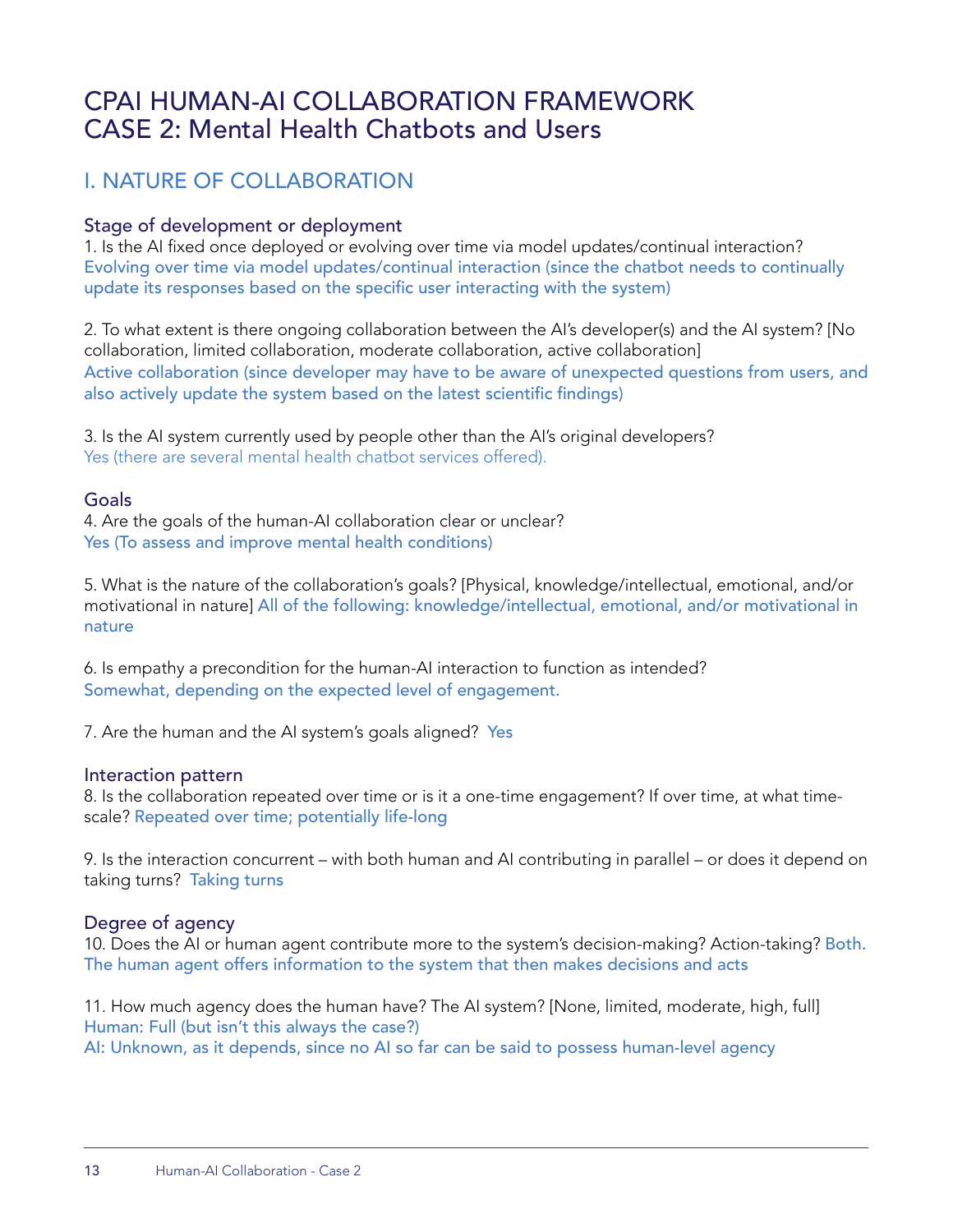## II. NATURE OF SITUATION

#### Location and context

12. Are other people or other AI systems involved as third-parties? This can apply to either 1-1 collaborations or multiple people and an AI (e.g., in the instance of an AI teacher interacting with a classroom of human students, those human students would not be included as third-parties). Depends on the situation: No (This kind of consultation is strictly private in most cases.) / Yes. (Sometimes, human therapist may participate in the dialog)

13. Are the human and AI agents co-located physically or virtually? Virtually (AI is a web-service or a mobile app, not a physical robot).

#### Awareness

14. Is the human likely aware that they are interacting with an AI system? Yes

15. Does the human need to consent before interacting with the AI system? Yes (Any medical advice needs strong consent, perhaps even by law)

#### **Consequences**

16. How significant are the consequences should the AI fail to perform as designed/expected? What are those consequences? [Low, moderate, high] Moderate or High, depending on what the user expected from the chatbot. The consequences are severe if the expectation was high and it didn't live up to these expectations, possibly worsening the mental health condition.

17. How significant are the benefits of the AI to the users should it perform as designed/expected? What are those benefits? [Low, moderate, high] High. Benefits include greatly improved mental health and user happiness.

18. What are the potential consequences and benefits of the outcome of the collaboration? From the user's point of view, improved mental health. From the AI's point of view (developers, etc.), the chance to improve the system's performance to benefit other users or future users.

19. What might be the broader impacts of the human-AI collaboration? Generally happier, safer society.

20. To what extent do typical users consider privacy and security when interacting with the AI agent? [Low, Moderate, High] High

#### Assessment

21. Who is the main party or individual assessing the nature and effectiveness of the human-AI collaboration? Professional (psychotherapist).

22. Are assessments of the human-AI collaboration's outcome subjective or objective? Partly subjective (only user can answer whether they are happier). Partly objective (behavioral observation can serve as indirect assessment).

#### Level of trust

23. Are both the human and the AI agent trusting and trustworthy? AI trustworthiness can be defined broadly, driven by task competence, safety, authority, and authenticity, amongst other features (e.g., we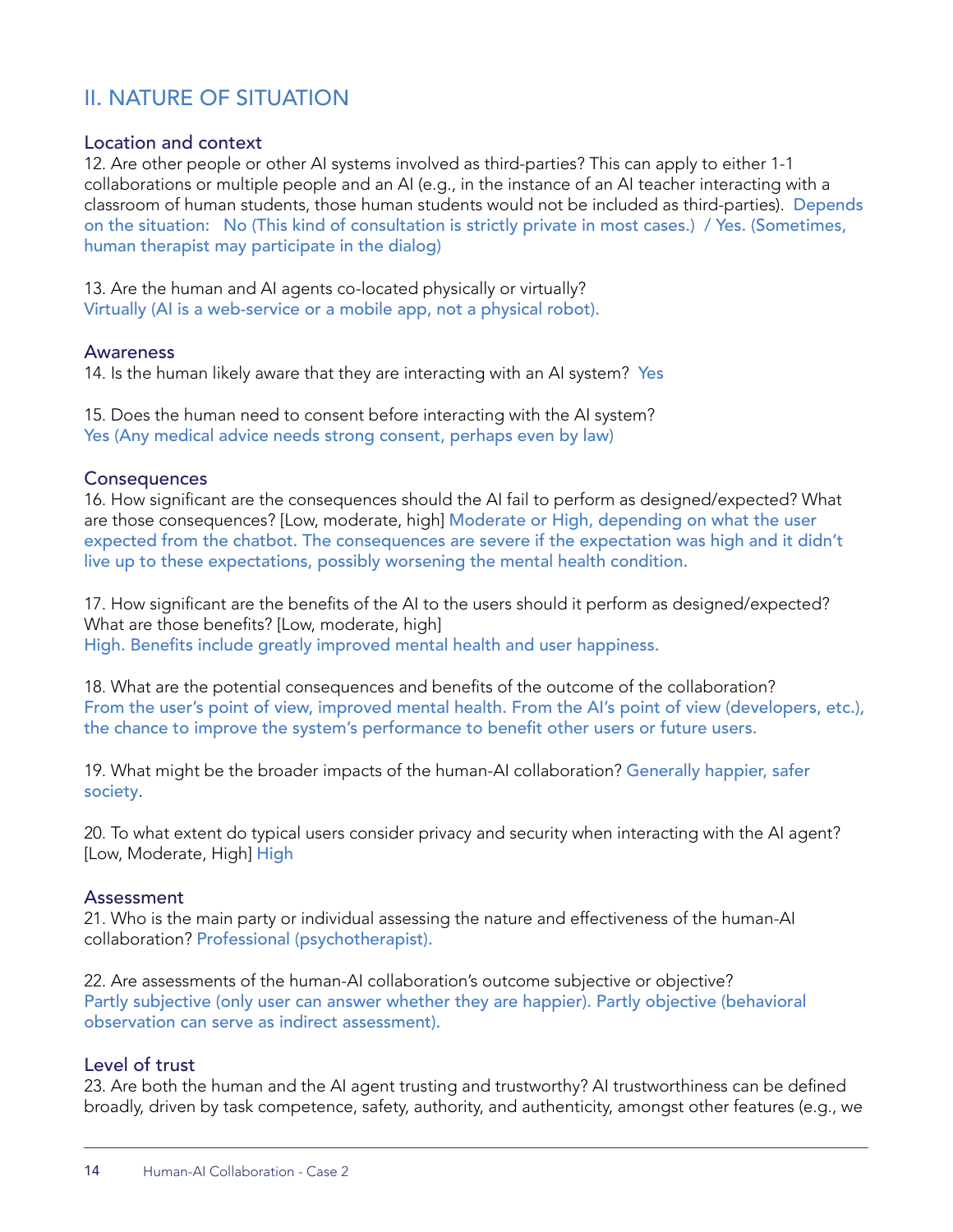know an AI comes from the same affiliation it claims to be from). Yes. Both must trust each other for the best outcome

## III. AI SYSTEM CHARACTERISTICS

#### **Interactivity**

24. What is the mode of the interaction between the two agents? [Via screen, voice, wearables, virtual reality, or something else] Via screen (and maybe in the future, by voice)

25. Could the nature of the data that the AI system operates over impact its interactivity? E.g., a wearable AI may interact with the user via voice, but may make inferences over voice as well as sensor data. Yes. For text only chat, word choice, etc. would be the most important. For voice chat, emotional tone/prosody of the voice may also be very important. The chatbot may also show calming images/scenes to the user

#### **Adaptability**

26. Is the AI system passively providing information or proactively anticipating the next steps of the interaction? Proactive.

#### **Performance**

27. How predictable is the AI system to the user? [Low, moderate, high] Moderate. If too predictable or too unpredictable, user can quickly lose interest

28. Does the system often produce false-positives? False-negatives? N/A

#### **Explainability**

29. Can the AI system communicate its confidence levels to a human? Perhaps. The user can ask "are you sure?"

30. How does the AI system communicate its decision-making process and inputs to that decisionmaking process to the human? The user may ask why the chatbot thinks so, or why it is providing such advice. The chatbot may then have to explain why.

#### Personification

31. How human-like is the AI system? [Not very, moderately, or highly human-like] Highly human-like (in terms of the dialogue)

32. How easily anthropomorphized is the AI system? Quite easily, of course depending on the user. Recall the story when ELIZA was first deployed decades ago. Although it was a simple patternmatching based chatbot, it was highly-engaging to naive users and they thought it was almost human.

#### IV. HUMAN CHARACTERISTICS

#### Age

33. Is the person(s) collaborating with the AI system a child (under 18), an adult (18 - 65), or a senior (over 65)? Some mixture of the above, when >1 person collaborating with the AI system? All ages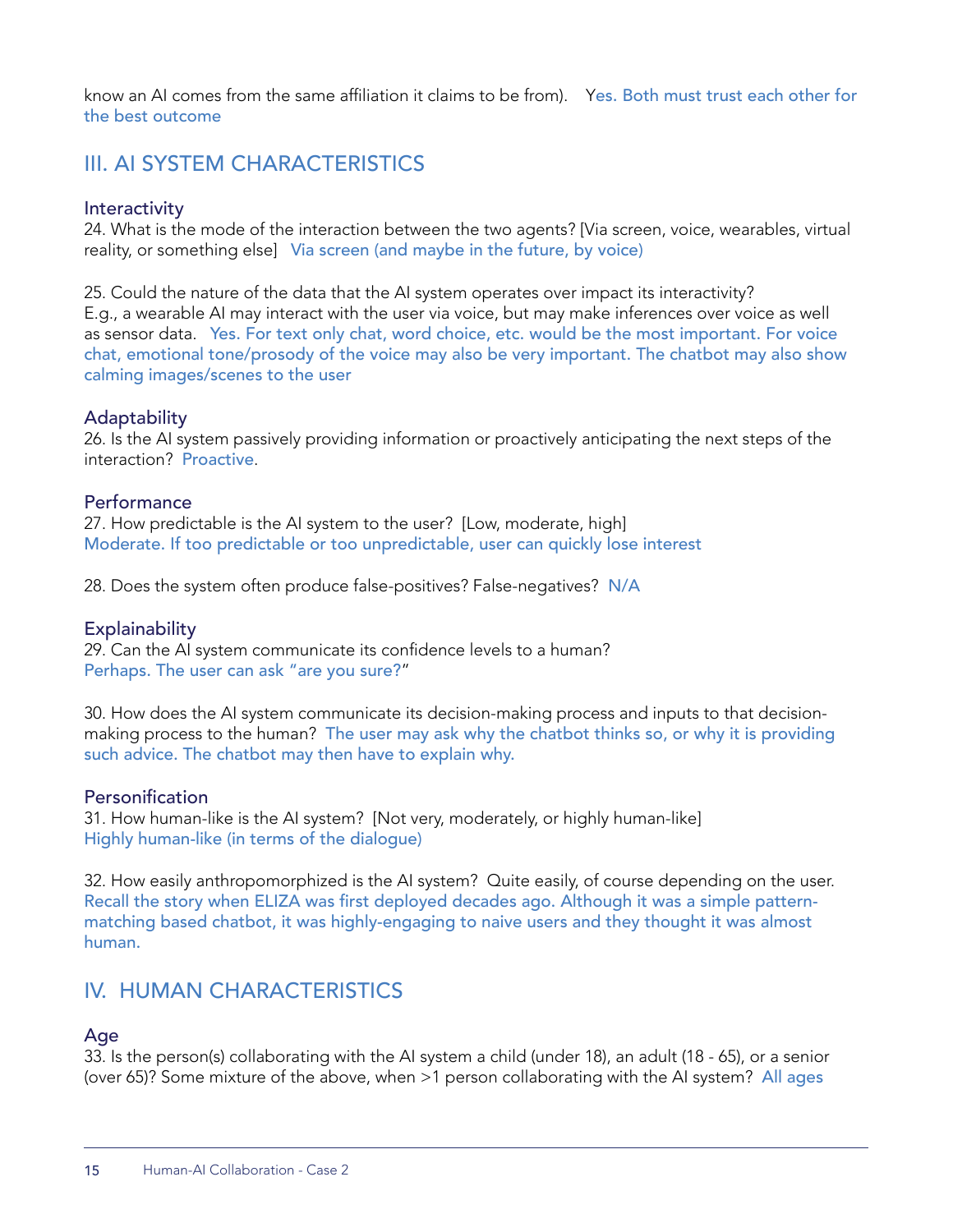#### Differently-abled

34. Does the person collaborating with the AI have special needs or accommodations? Depends

#### **Culture**

35. Are there cultural consistencies/norms for those collaborating with the AI system? Within a single culture, mostly yes, but across different cultures, the norms may differ Within a single culture, depending on the level of education, etc. the norms may differ a bit

36. What level of previous technology interaction has the user(s) of the system had?[Low, moderate, high] Varies, since mental health issues affect all walks of life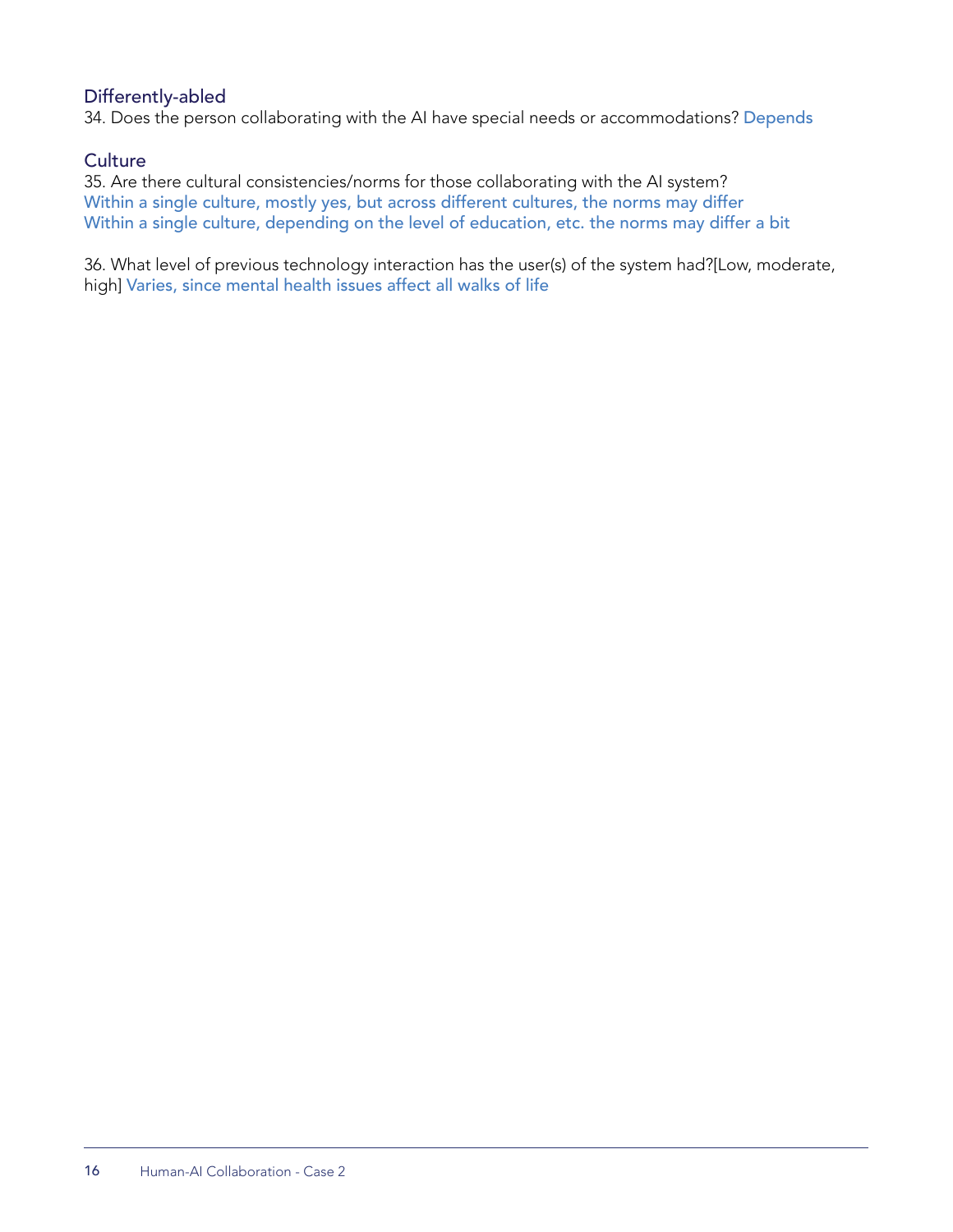## CASE 3: Intelligent Tutoring Systems and Learners Amber Story, Associate Executive Director for Scientific Affairs, (American Psychological Association)

## Context/Scenario

One-on-one tutoring is an effective way to promote learning and performance. More and more, the tutor in question is a non-human, intelligent tutoring system (ITS), sometimes taking the form of a social robot or virtual agent powered by artificial intelligence. Today's ITS are both educational and entertaining, captivating student interest and enhancing engagement to maximize learning. Intelligent tutoring systems can be used to promote learning across multiple domains, including language, mathematics, science, and even social and procedural skills. The potential for ITS to teach a variety of types of knowledge – including procedural knowledge, factual knowledge, problem solving skills, and even problem posing skills – means that even within this seemingly contained use case, there may be different forms of interaction necessary for the various sub-tasks that constitute learning.

## AI System

There are numerous ITS available, including ALEKS, Cognitive Tutor, and AutoTutor to name just a few. Most systems have three components in common; they have an expert model that represents the content of the curriculum, a student model based on the assessment of an individual student's knowledge and skill level, and a pedagogical model that represents the method of instruction. The instruction process is a continual loop of the presentation of materials and assessments so that the student model is dynamically updated to represent the current state of knowledge.

## Human-AI Collaboration

Intelligent tutoring systems are capable of presenting problems or scenarios, monitoring inputs from the student and adapting their behavior accordingly, and providing feedback to the student on how they are performing. More advanced systems can adjust their actions in response to a student's speech (e.g., pitch, tempo), and facial expressions - features that supposedly signal changes in students' level of attention, frustration, and engagement. For example, an "empathetic" system might mimic some of the students' expressions or gestures that suggest boredom and then suggest a change of problem or story to one that the student will find more engaging. The collaboration between a student and an ITS can be effective in producing interactive and lasting learning. Research suggests that collaborating with an ITS can be as effective for mastering skills and knowledge as working one-on-one with a human tutor (VanLehn, 2011), and it is typically far more effective than learning in a traditional classroom setting (Bloom, 1984, for reference to the traditional classroom setting).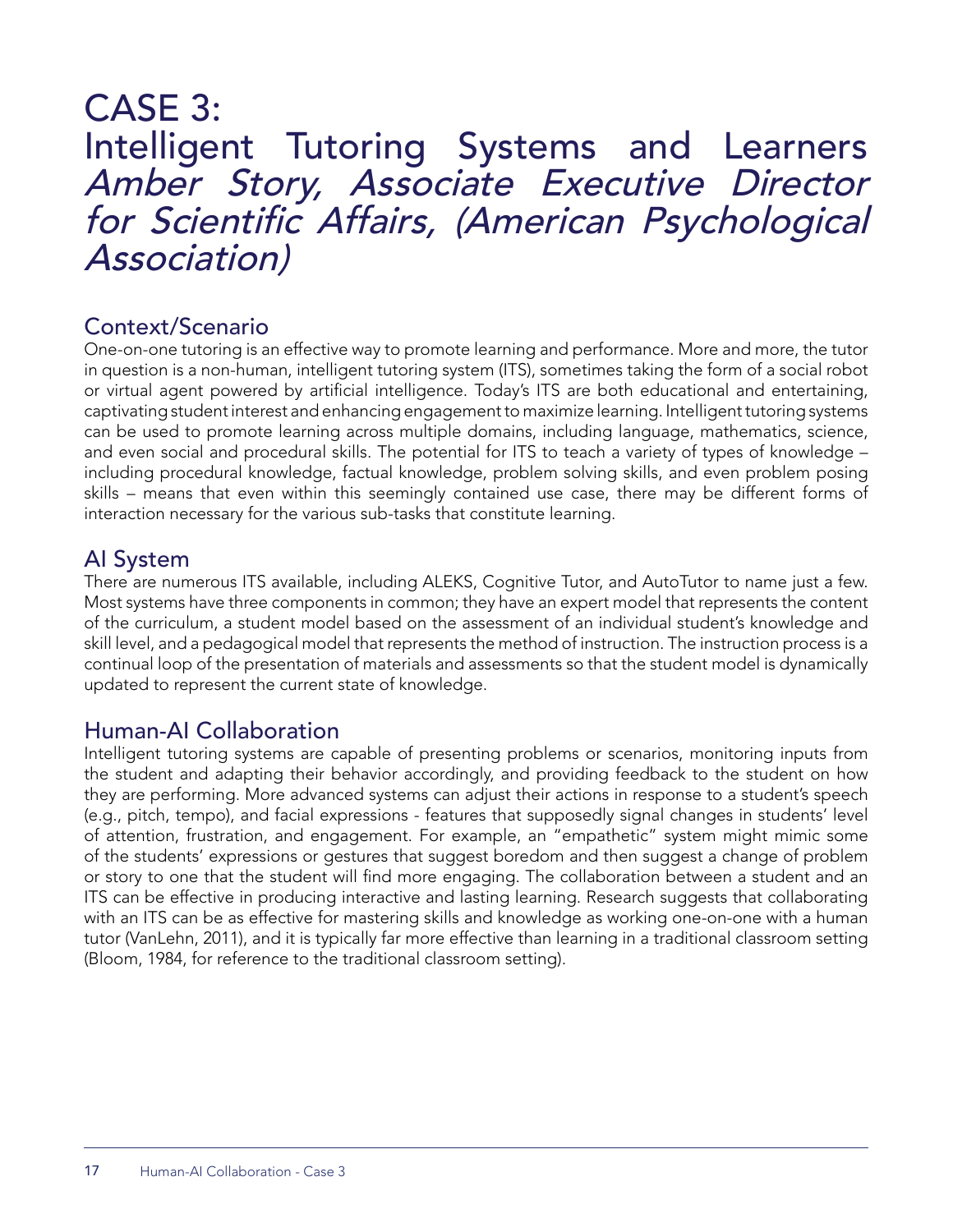## CPAI HUMAN-AI COLLABORATION FRAMEWORK CASE 3: Intelligent Tutoring Systems and Learners

## I. NATURE OF COLLABORATION

#### Stage of development or deployment

1. Is the AI fixed once deployed or evolving over time via model updates/continual interaction? Could be either fixed or evolving

2. To what extent is there ongoing collaboration between the AI's developer(s) and the AI system? [No collaboration, limited collaboration, moderate collaboration, active collaboration] It may vary, but it would make sense if the developers could push upgrades

3. Is the AI system currently used by people other than the AI's original developers? Yes

#### Goals

4. Are the goals of the human-AI collaboration clear or unclear? Goals are clear, as these are all instructional with educational/learning goals

5. What is the nature of the collaboration's goals? [Physical, knowledge/intellectual, emotional, and/ or motivational in nature] Knowledge/intellectual primarily but could also be social, emotional and or motivational in nature

6. Is empathy a precondition for the human-AI interaction to function as intended? Not a precondition

7. Are the human and the AI system's goals aligned? I'm not sure what the AI's goals would be.

#### Interaction pattern

8. Is the collaboration repeated over time or is it a one-time engagement? If over time, at what timescale? During the instructional period, there would be repeated interactions, but the collaboration may be a one-time or across time interaction

9. Is the interaction concurrent – with both human and AI contributing in parallel – or does it depend on taking turns? Collaboration is fundamentally turn-taking, with response and feedback

#### Degree of agency

10. Does the AI or human agent contribute more to the system's decision-making? Action-taking? or action-taking? I am not sure, as they both contribute.

11. How much agency does the human have? The AI system? [None, limited, moderate, high, full] The human has high agency, the AI can vary between no agency to high

## II. NATURE OF SITUATION

#### Location and context

12. Are other people or other AI systems involved as third-parties? This can apply to either 1-1 collaborations or multiple people and an AI (e.g., in the instance of an AI teacher interacting with a classroom of human students, those human students would not be included as third-parties). There might be a teacher supervising the ITS - student collaboration.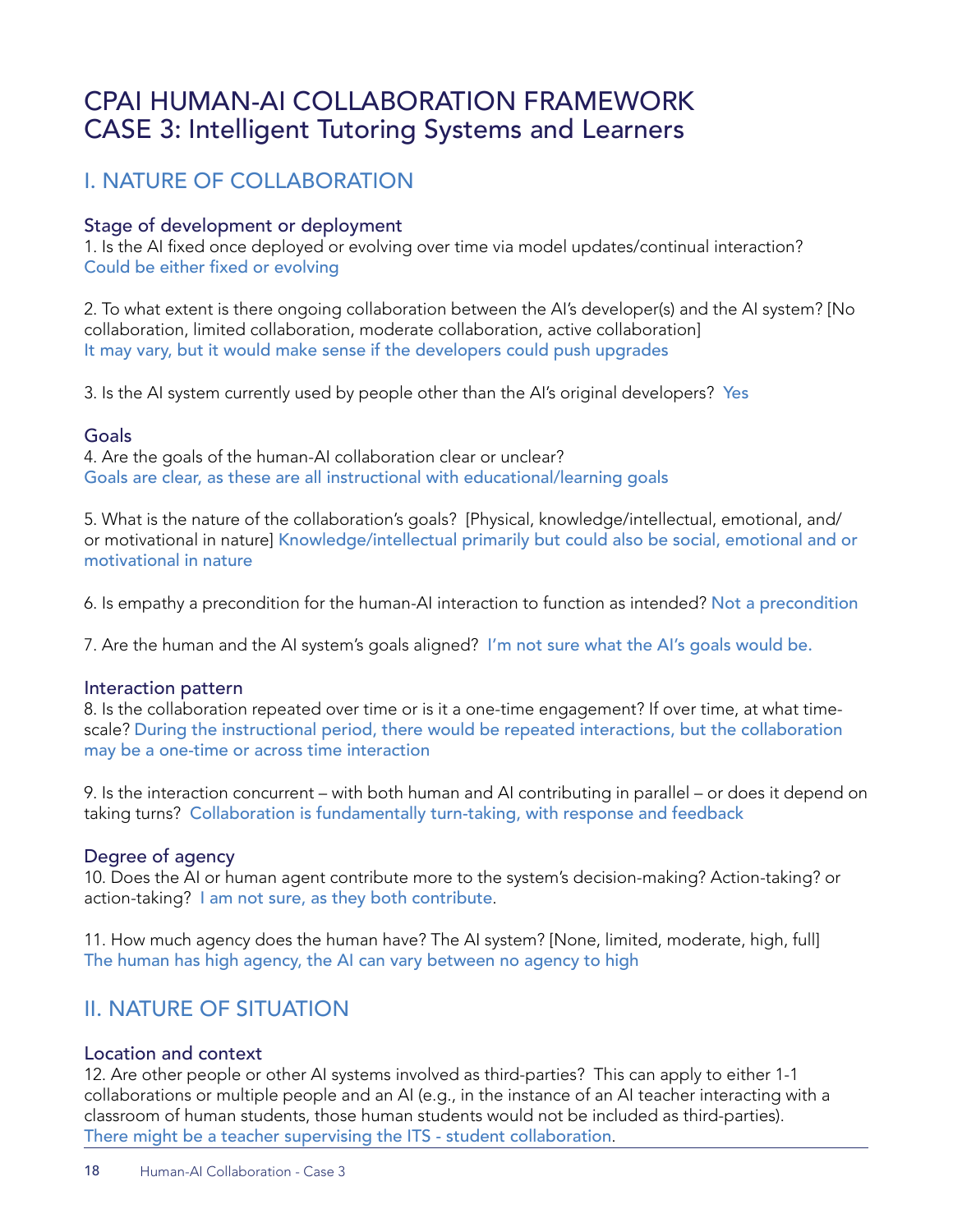13. Are the human and AI agents co-located physically or virtually? It could be either physical (such as when there is a robotic ITS), or virtual (such as when the ITS is an avatar on a screen).

#### Awareness

14. Is the human likely aware that they are interacting with an AI system? Yes, the human is aware.

15. Does the human need to consent before interacting with the AI system? I would think in most cases, the human consents out of the fact that they are aware they are interacting with the system and continue the collaboration.

#### **Consequences**

16. How significant are the consequences should the AI fail to perform as designed/expected? [Low, moderate, high] Failure to learn may have differing levels of consequences, but unlikely to be highly consequential, more Low to Moderate.

17. How significant are the benefits of the AI to the users should it perform as designed/expected? [Low, moderate, high] Depending on what is being taught, the benefits could be quite high.

18. What are the potential consequences and benefits of the outcome of the collaboration? Benefit would be individualized tutoring, which is effective and can be scaled.

19. What might be the broader impacts of the human-AI collaboration? More effective and efficient learning platforms.

20. To what extent do typical users consider privacy and security when interacting with the AI agent? [Low, Moderate, High] Low to Moderate

#### Assessment

21. Who is the main party or individual assessing the nature and effectiveness of the human-AI collaboration? Student, teacher, parent

22. Are assessments of the human-AI collaboration's outcome subjective or objective? Depending on what is being taught, it might be either. However, for most instructional domains, the outcomes can be assessed objectively

#### Level of trust

23. Are both the human and the AI agent trusting and trustworthy? AI trustworthiness can be defined broadly, driven by task competence, safety, authority, and authenticity, amongst other features (e.g., we know an AI comes from the same affiliation it claims to be from). Human likely to be trusting, but may not be trustworthy if it tries to trick the AI system. AI likely to be trusting and trustworthy

## III. AI SYSTEM CHARACTERISTICS

#### **Interactivity**

24. What is the mode of the interaction between the two agents? [Via screen, voice, wearables, virtual reality, or something else] Via screen/embodied system through voice, text, and touch

25. Could the nature of the data that the AI system operates over impact its interactivity? E.g., a wearable AI may interact with the user via voice, but may make inferences over voice as well as sensor data. Yes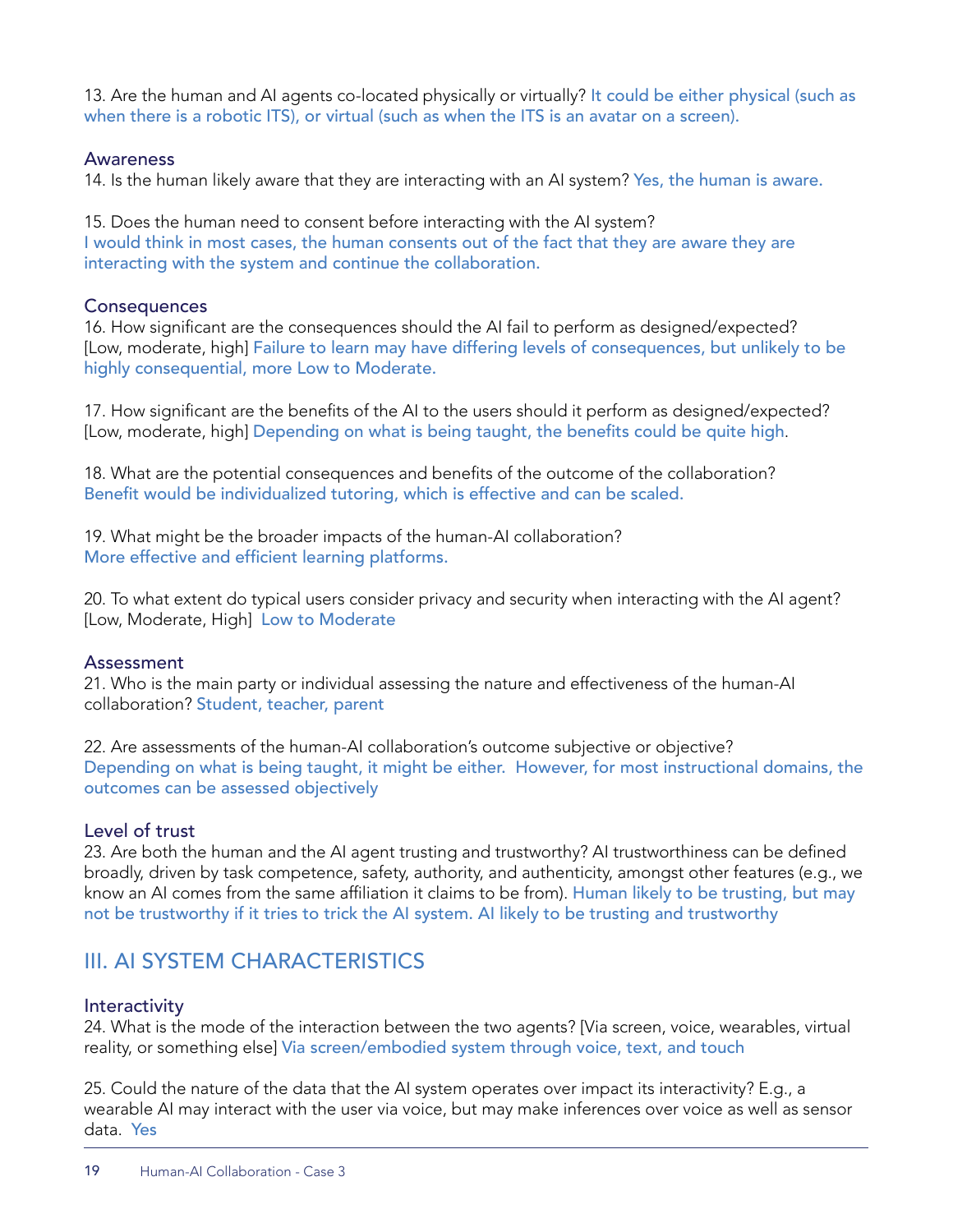#### **Adaptability**

26. Is the AI system passively providing information or proactively anticipating the next steps of the interaction? Depending on how advanced the system is, it could be proactively anticipating

#### **Performance**

27. How predictable is the AI system? [Low, moderate, high] ITS are usually high performing, predictable systems

28. Does the system often produce false-positives? False-negatives? I imagine that this varies by system and commercial producer

#### **Explainability**

29. Can the AI system communicate its confidence levels to a human? I would not think that it would need to explain its feedback

30. How does the AI system communicate its decision-making process and inputs to that decisionmaking process to the human? I don't think it does

#### Personification

31. How human-like is the AI system? [Not very, moderately, or highly human-like] Could vary, but usually portrayed as a person or animal-like creature

32. How easily anthropomorphized is the AI system? Easily

## IV. HUMAN CHARACTERISTICS

#### Age

33. Is the person(s) collaborating with the AI system a child (under 18), an adult (18 - 65), or a senior (over 65)? Some mixture of the above, when >1 person collaborating with the AI system? Age range could vary substantially, though often used with children.

#### Differently-abled

34. Does the person collaborating with the AI have special needs or accommodations? This is possible

#### **Culture**

35. Are there cultural consistencies/norms for those collaborating with the AI system? As learning involves social cognition, cultural norms would need to be considered and incorporated into the collaboration.

36. What level of previous technology interaction has the user(s) of the system had? [Low, moderate, high] Varies, but likely moderate.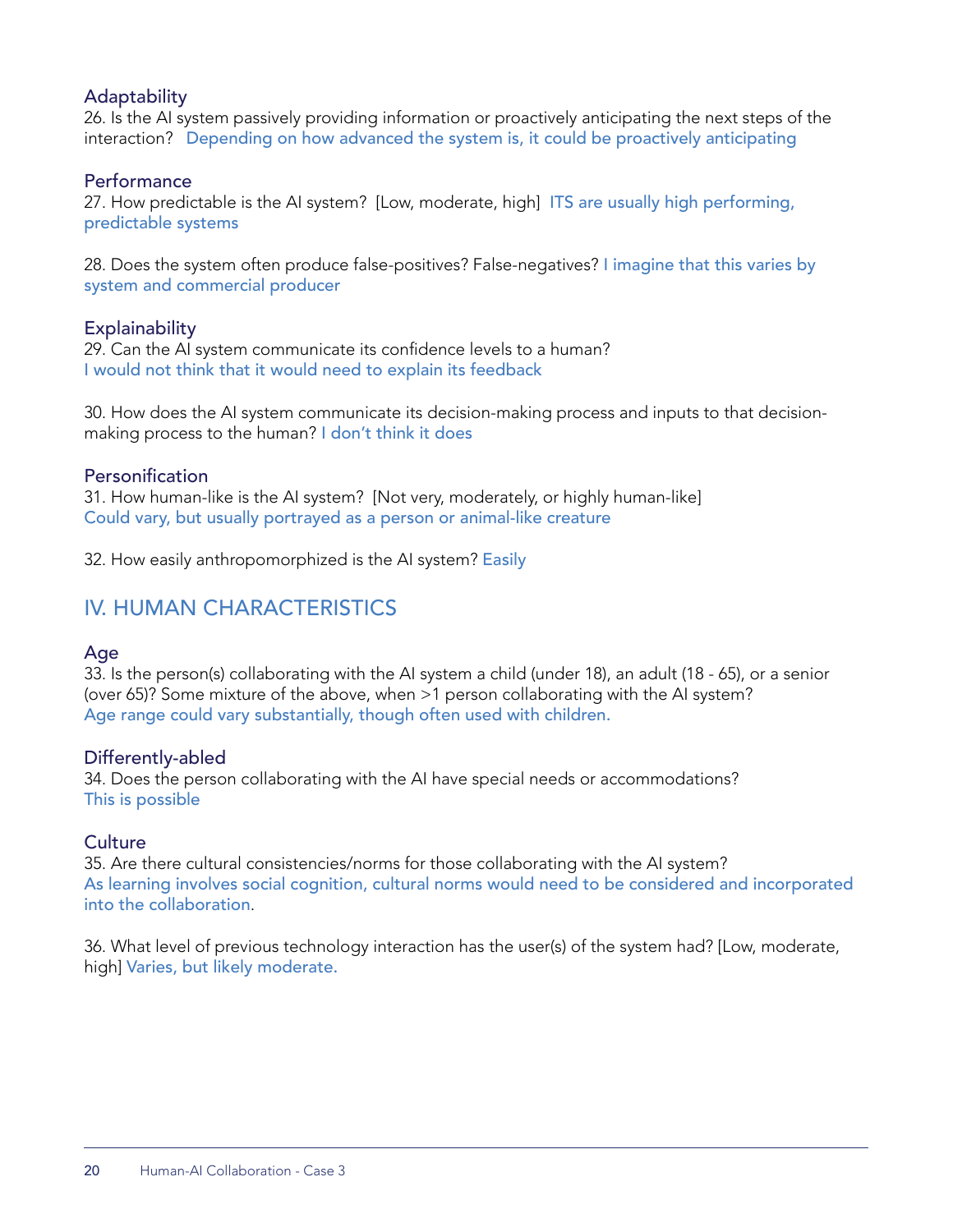# CASE 4: Assistive Computing and Motor Neuron Disease Patients

Lama Nachman, Intel Fellow, Director of Anticipatory Computing Lab (Intel)

## **Context**

Augmentative and Alternative Communication (AAC) systems enable people with motor neuron disease (MND) to communicate and connect with the world. There are more than three million people worldwide living with MND, which occurs when specialist nerve cells in the brain and spinal cord – motor neurons – stop working properly. Amyotrophic lateral sclerosis (ALS) is one form of MND and impacts people's ability to perform basic functions like gripping, walking, breathing, swallowing, and speaking.

AAC systems typically rely on gaze tracking to input text and perform different tasks, while other modalities are used as people lose their ability to control their gaze or keep their eyelids open. Users can leverage these modalities to trigger a computer interface enabling them to access different computer applications. One main application helps people with MND communicate with others as they gradually lose their ability to speak. Users type what they want to say, and then trigger a text to speech system (TTS) that speaks their words aloud. In early stages of the disease, when users are still able to speak clearly, they typically rely on speech recognition to interact with the system and supply commands or dictate text.

## AI System

AI has a large role to play in AAC systems. Deep learning has improved TTS systems dramatically over the last few years by enabling people to personalize the voice from these systems and make it sound very close to a person's actual voice. Additionally, people can bank their voice while they can still speak normally and have a TTS system that mimics their voice, enabling them to retain their voice long after they lose their ability to speak.

Since every interaction with the machine is very cumbersome and costly, predictive text plays a huge role in improving communication efficiency; word prediction in the interface can dramatically reduce the number of characters users need to type. In fact, in Stephen Hawking's AAC system aided by word prediction, he had to type less than 10% of all characters. The accuracy of speech recognition systems has also improved dramatically, especially in realistic settings with far field (distant) speech, due to deep learning and improvements in microphone arrays. All of these capabilities are needed to create assistive systems as they stand today. They also enable a new approach to assistive computing that is more collaborative than existing systems, without the need for fine grained micro-management of the AI system.

## Human-AI Collaboration

Today, assistive systems are still very rudimentary. They assume that people want to micro-manage every detail of the interaction, and focus on replacing existing human-computer interaction paradigms (keyboard and mouse) with an alternative modality like gaze control. This approach can result in very slow communication and hinder the ability for spontaneous communication. Imagine saying something to a person who is using AAC, and waiting for a long time before you hear a response back from the user due to the inefficiency of input. The AAC user is also typically focused on the text entry, reducing the potential for human connection.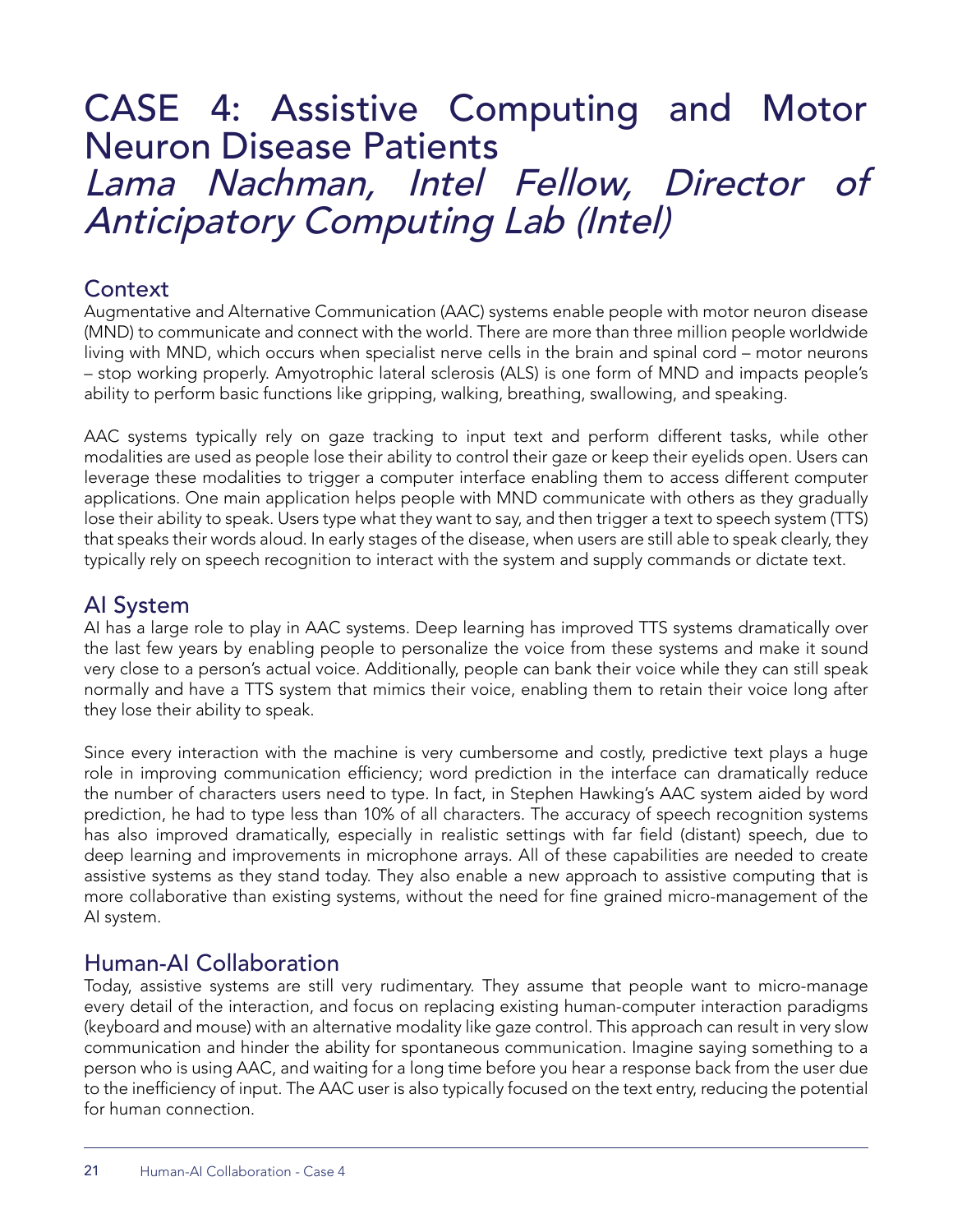To enable more efficient and spontaneous communication, one approach is to think of a communication system as a highly collaborative human/AI system. The human will not interact with the system at the letter and word level most of the time, but at the topic/sentence level. The AI system can "listen in" on the conversation, utilize automatic speech recognition to understand what the other person is saying, and surface reasonable responses for the user to choose from. The user should be able to nudge the AI system with minimal interaction to guide it in the desired direction, enabling further refinement as the conversation unfolds. Furthermore, the AI system can utilize its memory of previous conversations with this specific person, in addition to its vast knowledge from more generic conversations in the world, to improve its performance.

As the AI system learns from previous interactions, it would continue to refine its predictions and suggestions over time based on experience and feedback. For example, a user might use a recommended sentence for the sake of efficiency in the moment, but flag to the system that the recommended sentence was not an optimal suggestions. The system can then query the user later, when there is more time, to help improve its performance. This capability is important, since otherwise the system will become more constrained over time. The AI system will also need to be empathetic to the needs of the user as well as enable the user to show empathy and affect in communication with others. This can include enabling the user to specify the emotion and reflect that in the voice, understand the sentiment from the text and make suggestions to the user, and/or recognize the emotions of others and utilize this knowledge in the suggested response to the user.

## CPAI HUMAN-AI COLLABORATION FRAMEWORK CASE 4: Assistive Computing and Motor Neuron Disease Patients

## I. NATURE OF COLLABORATION

#### Stage of development or deployment

1. Is the AI fixed once deployed or evolving over time via model updates/continual interaction? Evolves over time

2. To what extent is there ongoing collaboration between the AI's developer(s) and the AI system? [No collaboration, limited collaboration, moderate collaboration, active collaboration] Moderate collaboration. I would imagine that the generic prediction models would continue to evolve, but the personalized model will need to be done automatically without developer involvement to allow the system to scale

3. Is the AI system currently used by people other than the AI's original developers? Yes, we have users engaged in the development phase usually to give feedback. In the original ACAT system, Stephen Hawking was directly involved, but the AI capabilities were limited to word prediction and gesture recognition. In the new system, we are working actively with another user with ALS.

#### Goals

4. Are the goals of the human-AI collaboration clear or unclear? Clear: To provide a good prediction in a timely manner, enable the user to nudge the system in realtime to provide a reasonable response.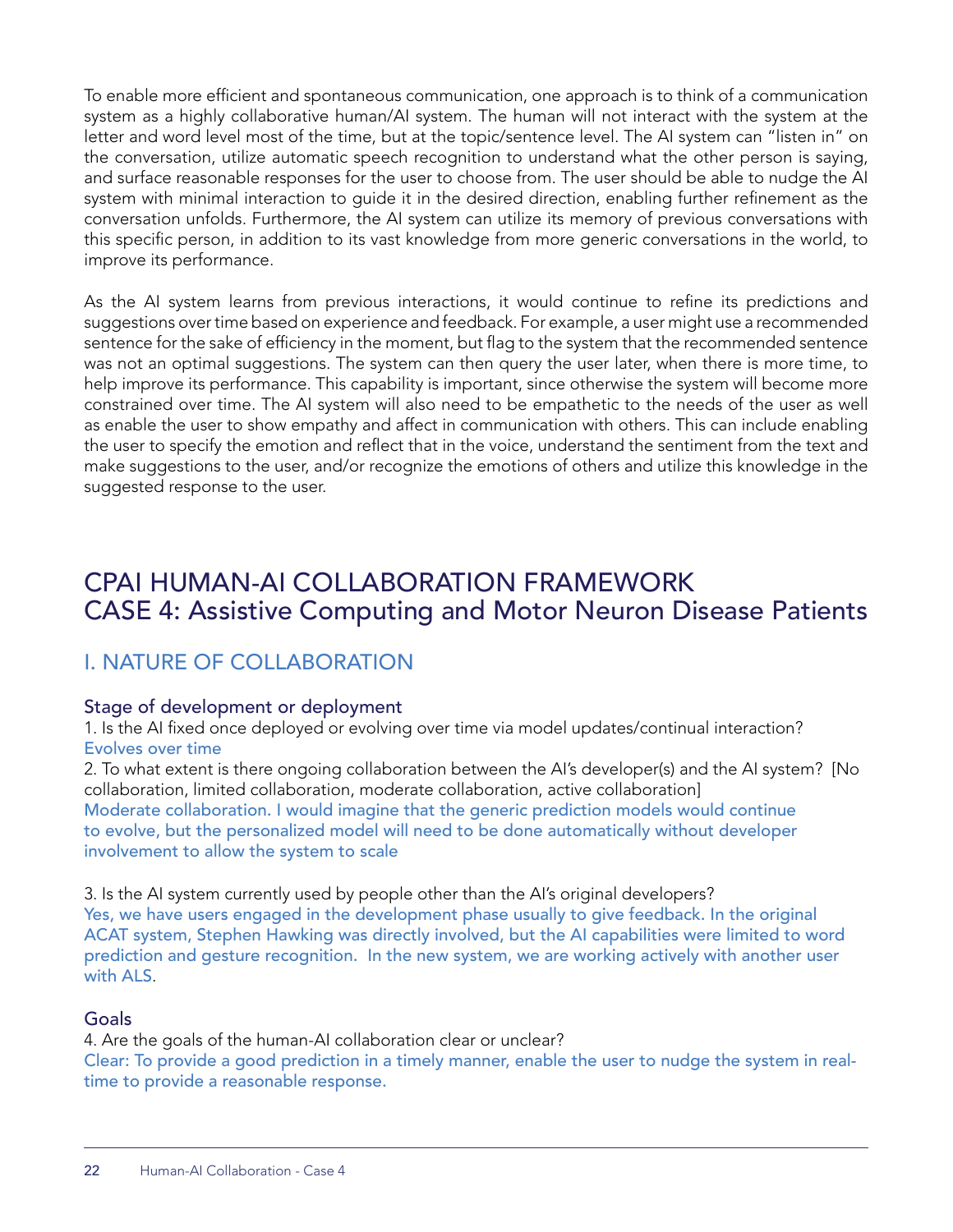5. What is the nature of the collaboration's goals? [Physical, knowledge/intellectual, emotional, and/or motivational in nature] Knowledge/intellectual and emotional

6. Is empathy a precondition for the human-AI interaction to function as intended? Empathy is important both in the interaction as well as the output of the system since it is used for communication with other users

7. Are the human and the AI system's goals aligned? Yes

#### Interaction pattern

8. Is the collaboration repeated over time or is it a one-time engagement? If over time, at what timescale? Repeated over time, during conversations with others at the utterance level, and later on at lower frequency to help train the system with more input from the user

9. Is the interaction concurrent – with both human and AI contributing in parallel – or does it depend on taking turns? Depends on what we mean by this actually, both will be working at the same time, but there is a back and forth as well.

#### Degree of agency

10. Does the AI or human agent contribute more to the system's decision-making? Action-taking? Hard to tell, it depends on how we measure contribution, if we think in terms of letters generated then the AI, but if we think in terms of concepts and high level direction, it would be the human.

11. How much agency does the human have? The AI system? [None, limited, moderate, high, full] Hard to tell. On one hand, the human will have full agency because they can actually resort to a lower level interaction and type what they want. However, this will require a lot of time due to the disability, which in some sense reduces their agency. The AI system will have moderate agency since it will make recommendations but ultimately the user will choose the output.

## II. NATURE OF SITUATION

#### Location and context

12. Are other people or other AI systems involved as third-parties?This can apply to either 1-1 collaborations or multiple people and an AI (e.g., in the instance of an AI teacher interacting with a classroom of human students, those human students would not be included as third-parties). Yes, since this will enable human to human communication, others communicating with the user will be involved, their speech will be analyzed and they will hear the output of the system.

13. Are the human and AI agents co-located physically or virtually? Physically

#### Awareness

14. Is the human likely aware that they are interacting with an AI system? This is an interesting question. The user of the system is clearly aware of the interaction with an AI system, since it is making recommendations. However, the other people who are interacting with the user might not know, and simply assume that the system is simply being used for typing the user's thoughts.

15. Does the human need to consent before interacting with the AI system? Yes. Since the system will be recording the other person's speech and using that to recommend responses to the user, I think people should be aware and give their consent.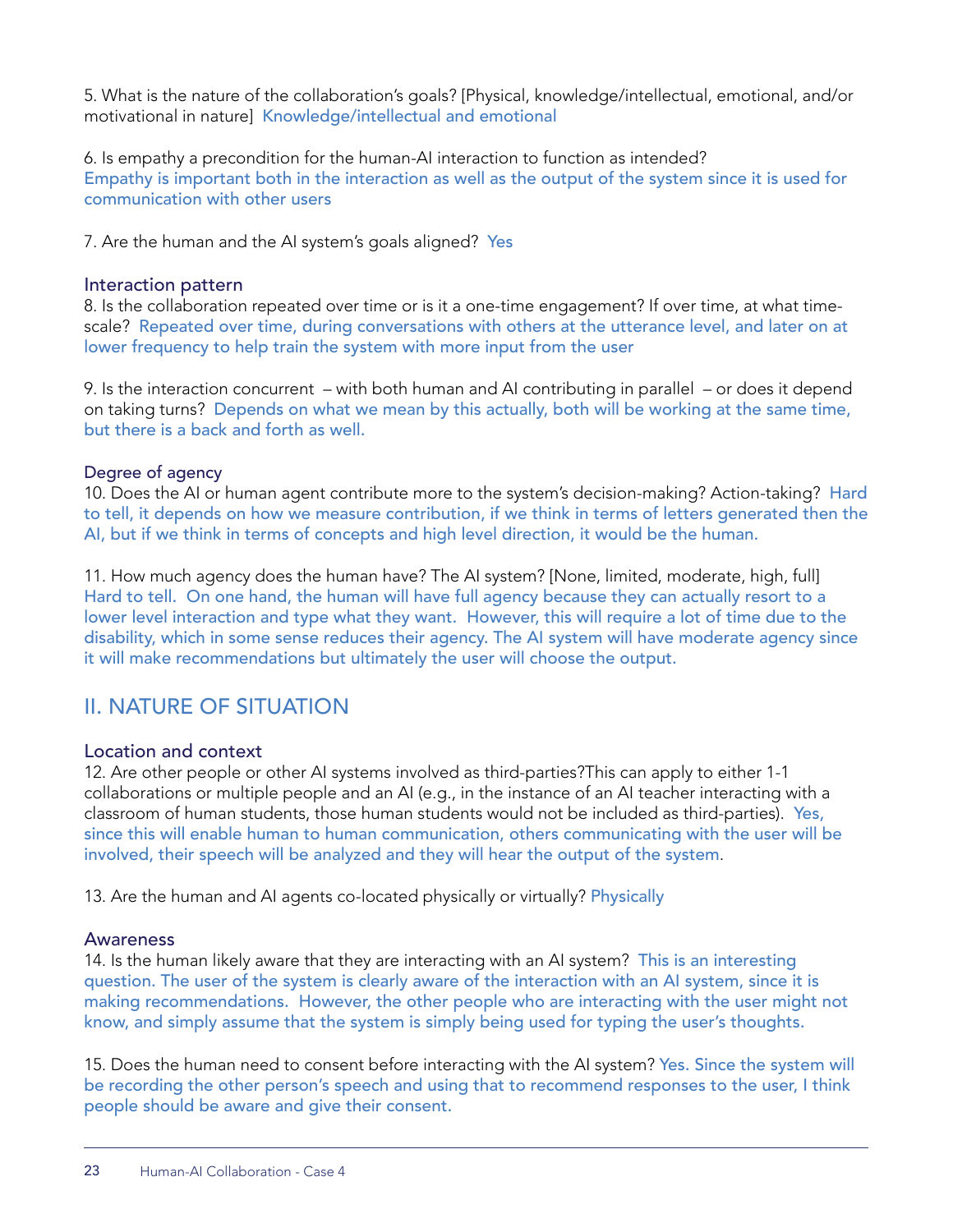#### **Consequences**

16. How significant are the consequences should the AI fail to perform as designed/expected? What are those consequences? [Low, moderate, high] Moderate. Since the user can always fall back on direct entry, the impact will be a loss of efficiency and spontaneity rather than an inability to communicate. However, due to the limited ability, this could case quite a bit of hardship for the user.

17. How significant are the benefits of the AI to the users should it perform as designed/expected? What are those benefits? [Low, moderate, high] High; This is a major hardship that people with MND state all the time. Connecting with their loved ones and with the world, being able to express their thoughts and be independent is what's at stake here.

18. What are the potential consequences and benefits of the outcome of the collaboration? A good balance between communication efficiency and an ability to express themselves accurately

19. What might be the broader impacts of the human-AI collaboration? Improved independence, human connection, and quality of life

20. To what extent do typical users consider privacy and security when interacting with the AI agent? [Low, Moderate, High] Currently low, because it is mainly focused on language models and prediction. However, as the intelligence increases, users and people who interact with the users should really consider the privacy issues more deeply.

#### Assessment

21. Who is the main party or individual assessing the nature and effectiveness of the human-AI collaboration? The user

22. Are assessments of the human-AI collaboration's outcome subjective or objective? Largely subjective because it all depends on how people interpret an "acceptable response" versus a "specific response". However, it is possible to articulate objective measures in terms of utilization of automatically generated responses, effectiveness of nudging, relying on letter/word based interaction

#### Level of trust

23. Are both the human and the AI agent trusting and trustworthy?

AI trustworthiness can be defined broadly, driven by task competence, safety, authority, and authenticity, amongst other features (e.g., we know an AI comes from the same affiliation it claims to be from). Not sure how to answer this, while the intention is a good one, such a system can be misused, with risks to the user and other human participants in the interaction.

## III. AI SYSTEM CHARACTERISTICS

#### **Interactivity**

24. What is the mode of the interaction between the two agents? [Via screen, voice, wearables, virtual reality, or something else] Screen, voice, and possibly virtual reality

25. Could the nature of the data that the AI system operates over impact its interactivity? E.g., a wearable AI may interact with the user via voice, but may make inferences over voice as well as sensor data. Yes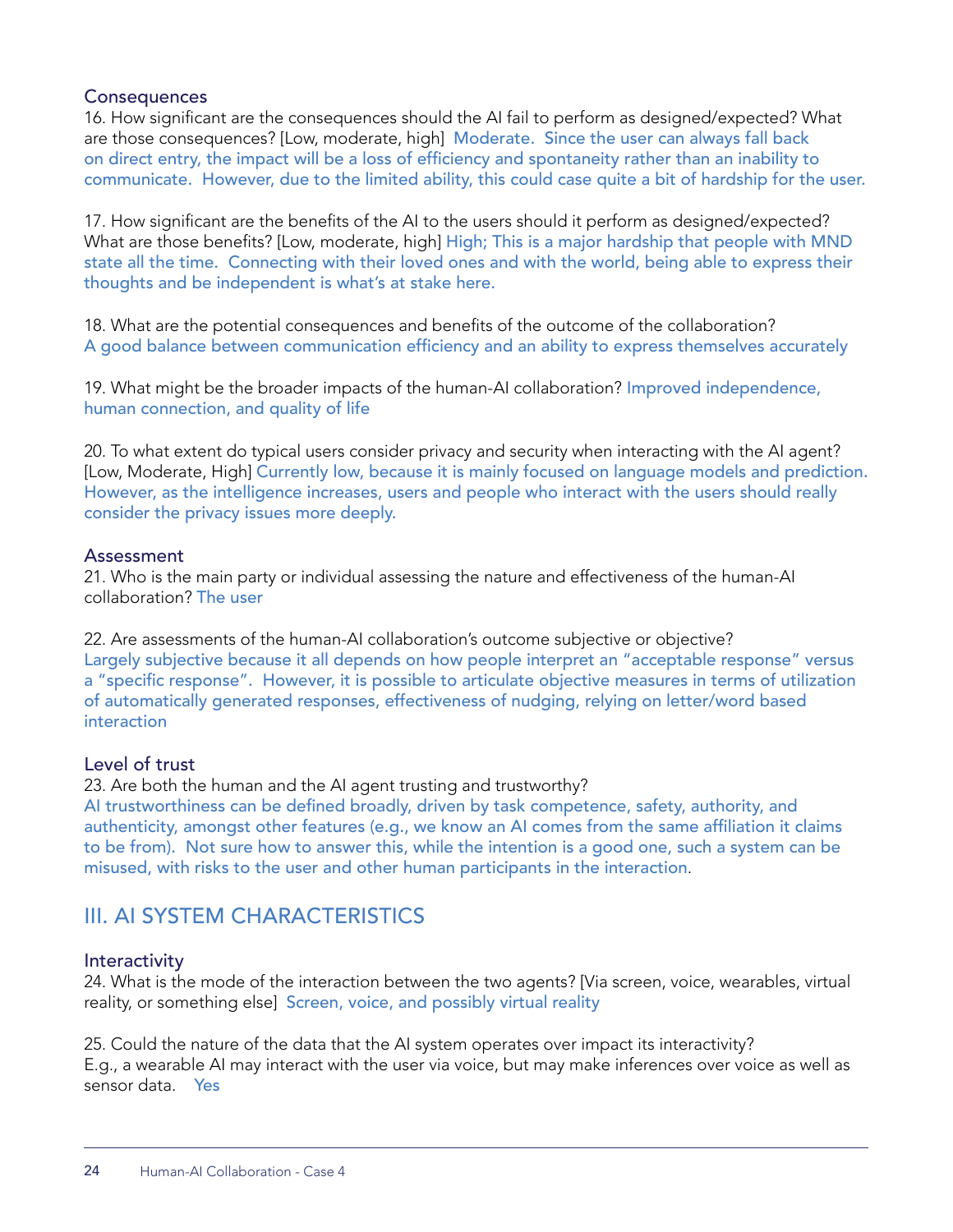#### Adaptability

26. Is the AI system passively providing information or proactively anticipating the next steps of the interaction? Proactively anticipating, recommending responses, and possibly predicting what the other person is saying to reduce the latency of interaction and engage the user earlier.

#### Performance

27. How predictable is the AI system? [Low, moderate, high] Moderate

28. Does the system often produce false-positives? False-negatives? Yes

#### **Explainability**

29. Can the AI system communicate its confidence levels to a human? Yes

30. How does the AI system communicate its decision-making process and inputs to that decisionmaking process to the human? It shows multiple options enabling the user to make the final choice by selecting an option or choosing to enter something different altogether.

#### **Personification**

31. How human-like is the AI system? [Not very, moderately, or highly human-like] Highly human-like.

32. How easily anthropomorphized is the AI system? I think this is easy because it is predicting human responses, sounding like a human and expressing affect

## IV. HUMAN CHARACTERISTICS

#### Age

33. Is the person(s) collaborating with the AI system a child (under 18), an adult (18 - 65), or a senior (over 65)? Some mixture of the above, when >1 person collaborating with the AI system? It could be any age, right now we are targeting adults since we assume a certain level of literacy and most people with MND are adults. Later on this can be tailored for children with AAC needs.

#### Differently-abled

34. Does the person collaborating with the AI have special needs or accommodations? Yes, the system is meant for people with disabilities, requiring the AI system to communicate with people

#### **Culture**

35. Are there cultural consistencies/norms for those collaborating with the AI system? These systems are typically needed across cultures, however the predictions should be cognizant of cultures since human responses are highly impacted by the cultural norms

36. What level of previous technology interaction has the user(s) of the system had? [Low, moderate, high] Assuming moderate to high, ideally we should figure out how to bring this to low.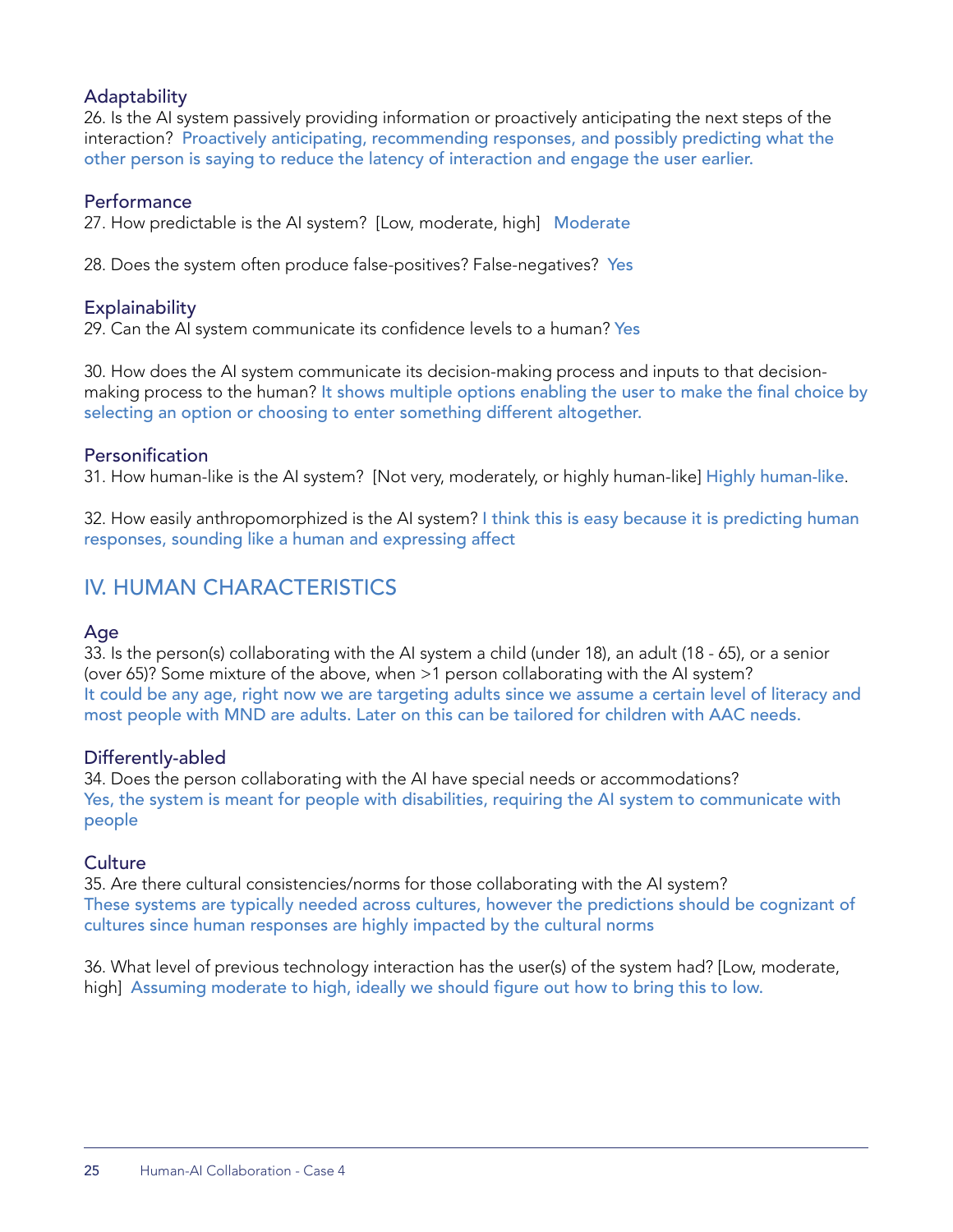# CASE 5: AI Drawing Tools and Artists Philipp Michel, Project Assistant Professor, (University of Tokyo)

## Context/Scenario

Given the strong historical and recent focus of AI methods on visual processing (particularly, detection/ recognition/segmentation in images and video), an application of AI methods related to the visual arts is a natural use case.

The arts domain has generally more generously defined success criteria than others (e.g., health), requiring merely that the result of AI-generated visual art be described as interesting or visually pleasing. This domain provides for a more experimental and free-form application of AI technologies and serves to explain the explosion of visual AI applications over the past few years.

Visual AI approaches range from discriminative to generative (e.g., train a neural network on impressionist art, then generate new paintings). Of particular interest in our context, are approaches that take partially complete human artwork and extend, re-shape, or complete these artworks using AI technology in a collaborative fashion. However, although the order may of course be reversed or even interleaved as well.

## AI System

Sketch-RNN and Magic Sketchpad are two AI systems that use a recurrent neural network to allow one to draw in tandem with the algorithm. The algorithm allows a human user to select from about 120 categories of objects to draw. Once the user starts drawing, the algorithm will attempt to advance or complete your sketch drawing. The user can continue to take turns with the network as they draw the sketch. The model underlying this practice was trained on millions of sketches from a popular sketch game in a stroke-sequential fashion, attempting to model how humans doodle. The model is thus able to come up with a wide variety of sketches and can also attempt to mimic one's own particular style of drawing. By selecting sketches as an application area, it attempts to capture one of the simplest forms of human visual art. Very similar principles can also be applied to predictive drawing of Chinese and Japanese characters.

## Human-AI Collaboration

The main focus in the collaboration between the human and the AI system in the Sketch-RNN case is efficiency/speed of sketch completion and joint creative exploration. The most interesting collaboration happens in cases when the AI draws unexpected strokes that take the sketch in an unplanned direction. While in the Sketch-RNN example the task performed by the human is exactly the same as the task performed by the AI system (drawing via a sequence of sketch strokes), this certainly need not be the case. Other systems may leverage the AI system to perform drawing tasks very quickly that would be time-consuming for humans (e.g. auto-coloring of pencil sketches, 3D models from 2D sketches, etc).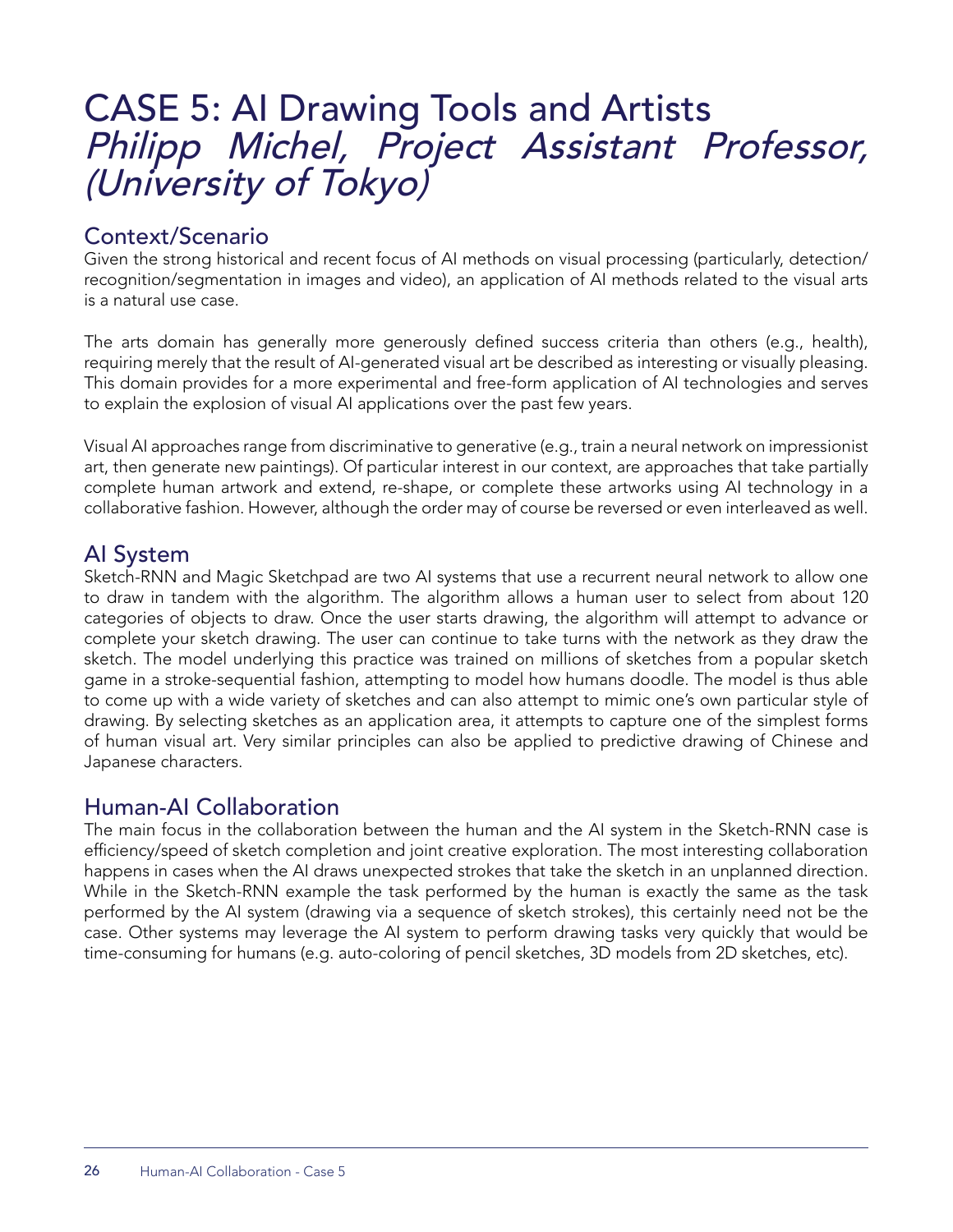## CPAI HUMAN-AI COLLABORATION FRAMEWORK CASE 5: AI Drawing Tools and Artists

## I. NATURE OF COLLABORATION

#### Stage of development or deployment

1. Is the AI fixed once deployed or evolving over time via model updates/continual interaction? Fixed once deployed

2. To what extent is there ongoing collaboration between the AI's developer(s) and the AI system? [No collaboration, limited collaboration, moderate collaboration, active collaboration] Moderate collaboration

3. Is the AI system currently used by people other than the AI's original developers? Yes

#### Goals

4. Are the goals of the human-AI collaboration clear or unclear? Clear

5. What is the nature of the collaboration's goals? [Physical, knowledge/intellectual, emotional, and/or motivational in nature] Motivational and emotional

6. Is empathy a precondition for the human-AI interaction to function as intended? No

7. Are the human and the AI system's goals aligned? Yes

#### Interaction pattern

8. Is the collaboration repeated over time or is it a one-time engagement? If over time, at what timescale? Over time, as user chooses, each interaction lasting on the order of minutes

9. Is the interaction concurrent – with both human and AI contributing in parallel – or does it depend on taking turns? Turn-taking

#### Degree of agency

10. Does the AI or human agent contribute more to the system's decision-making? Action-taking? or action-taking? Depends on each interaction, can be either

11. How much agency does the human have? The AI system? [None, limited, moderate, high, full] Both limited

## II. NATURE OF SITUATION

#### Location and context

12. Are other people or other AI systems involved as third-parties?

This can apply to either 1-1 collaborations or multiple people and an AI (e.g., in the instance of an AI teacher interacting with a classroom of human students, those human students would not be included as third-parties). No

13. Are the human and AI agents co-located physically or virtually? Co-located virtually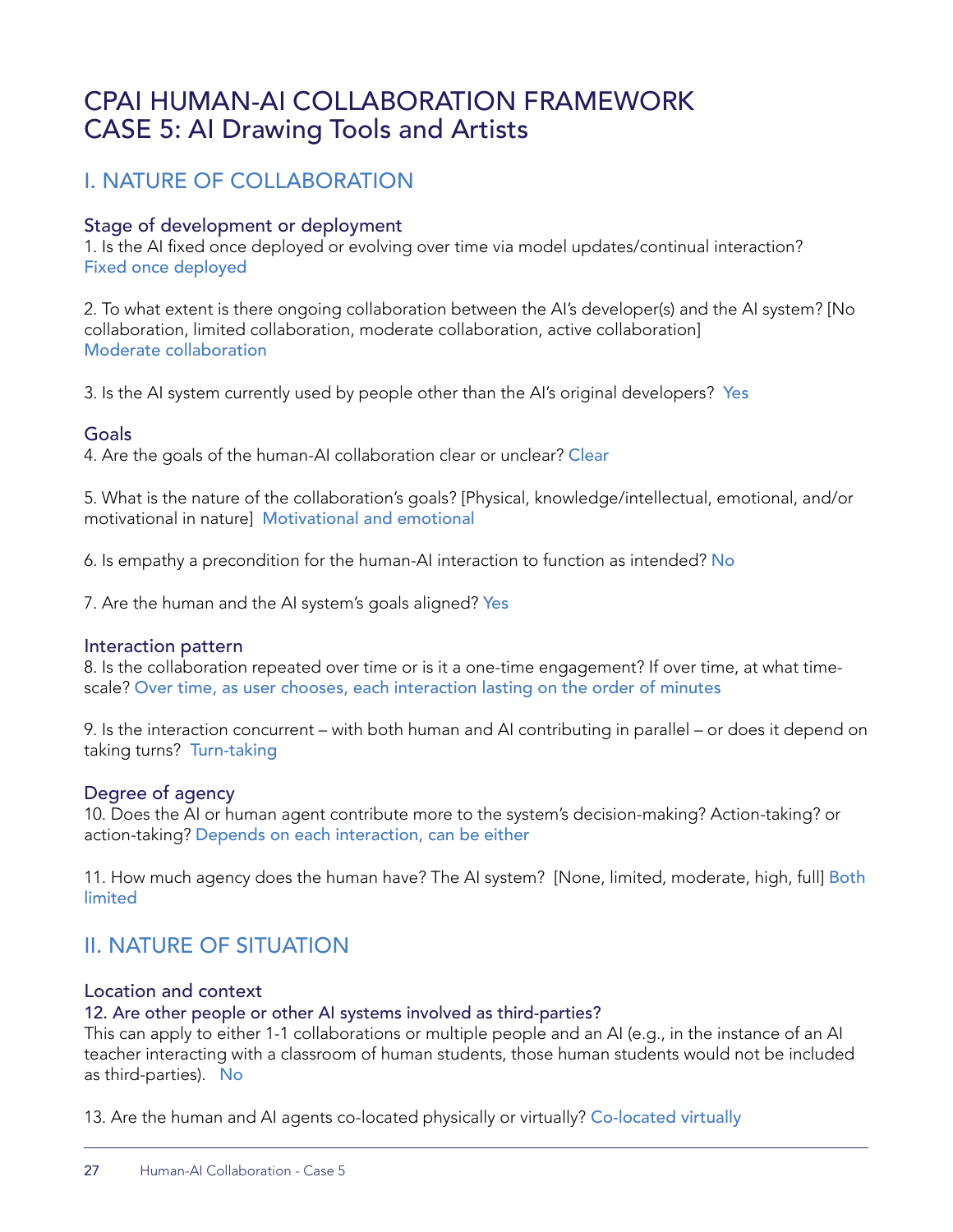#### Awareness

14. Is the human likely aware that they are interacting with an AI system? Yes

15. Does the human need to consent before interacting with the AI system? No

#### **Consequences**

16. How significant are the consequences should the AI fail to perform as designed/expected? [Low, moderate, high] Low

17. How significant are the benefits of the AI to the users should it perform as designed/expected? [Low, moderate, high] Low

18. What are the potential consequences and benefits of the outcome of the collaboration? Benefits: creativity and entertainment

19. What might be the broader impacts of the human-AI collaboration? Augmented artistic skills, boosted creativity

20. To what extent do typical users consider privacy and security when interacting with the AI agent? [Low, Moderate, High] Low

#### Assessment

21. Who is the main party or individual assessing the nature and effectiveness of the human-AI collaboration? Human participant

22. Are assessments of the human-AI collaboration's outcome subjective or objective? **Subjective** 

#### Level of trust

23. Are both the human and the AI agent trusting and trustworthy? AI trustworthiness can be defined broadly, driven by task competence, safety, authority, and authenticity, amongst other features (e.g., we know an AI comes from the same affiliation it claims to be from). Yes

## III. AI SYSTEM CHARACTERISTICS

#### **Interactivity**

24. What is the mode of the interaction between the two agents? [Via screen, voice, wearables, virtual reality, or something else] Via screen and input

25. Could the nature of the data that the AI system operates over impact its interactivity? E.g., a wearable AI may interact with the user via voice, but may make inferences over voice as well as sensor data. Yes

#### **Adaptability**

26. Is the AI system passively providing information or proactively anticipating the next steps of the interaction? Mostly passively providing information

#### **Performance**

27. How predictable is the AI system? [Low, moderate, high] Moderately predictable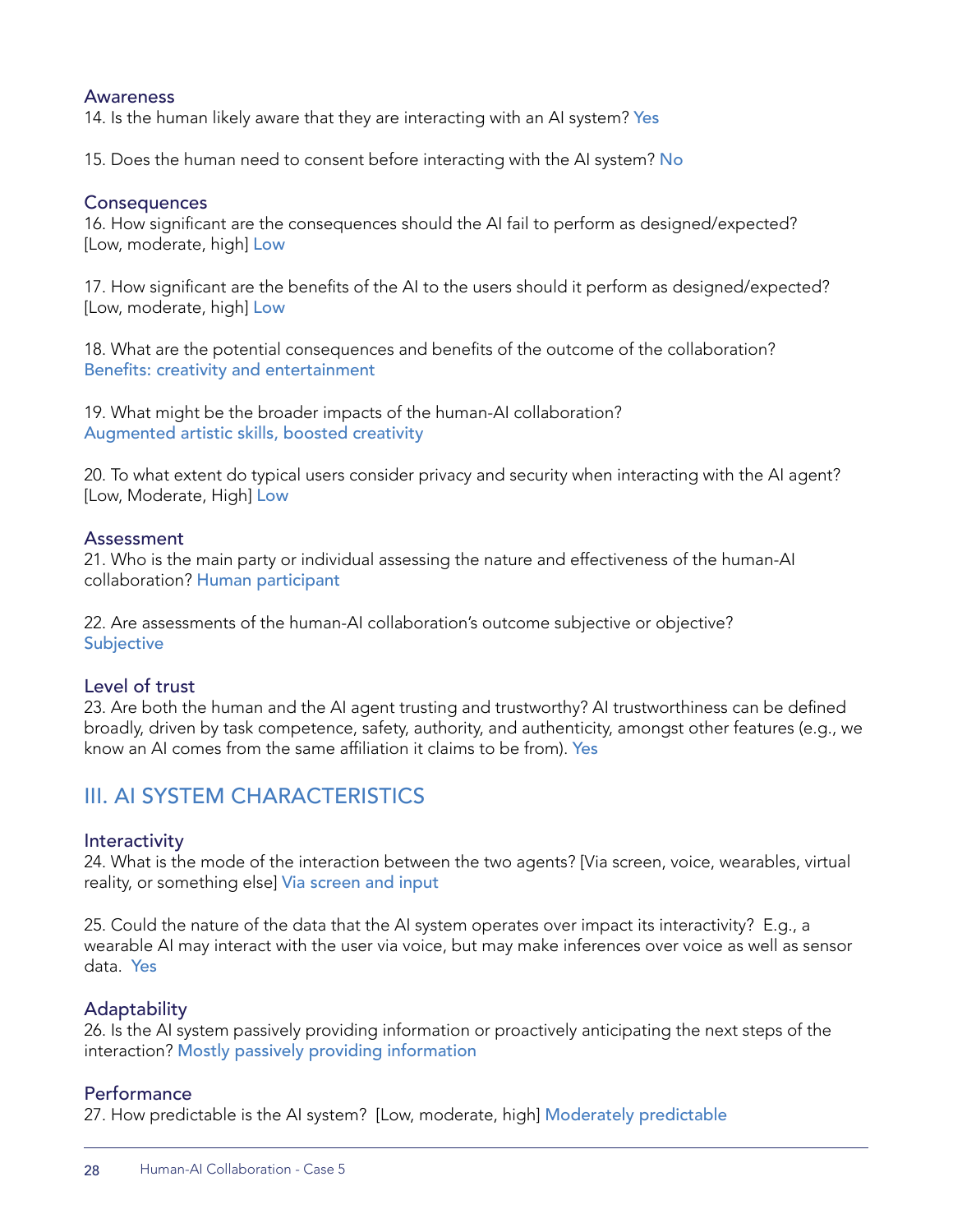28. Does the system often produce false-positives? False-negatives? N/A as it is art

#### **Explainability**

29. Can the AI system communicate its confidence levels to a human? No

30. How does the AI system communicate its decision-making process and inputs to that decisionmaking process to the human? Visually (though it might not depict previous drawings when "communicating" why/ how it chose to draw something specifically, rather just display it).

#### **Personification**

31. How human-like is the AI system? [Not very, moderately, or highly human-like] Not very

32. How easily anthropomorphized is the AI system? Not easily

## HUMAN CHARACTERISTICS

#### Age

33. Is the person(s) collaborating with the AI system a child (under 18), an adult (18 - 65), or a senior (over 65)? Some mixture of the above, when >1 person collaborating with the AI system? Any

#### Differently-abled

34. Does the person collaborating with the AI have special needs or accommodations? No

#### **Culture**

35. Are there cultural consistencies/norms for those collaborating with the AI system? No

36. What level of previous technology interaction has the user(s) of the system had? [Low, moderate, high] Moderate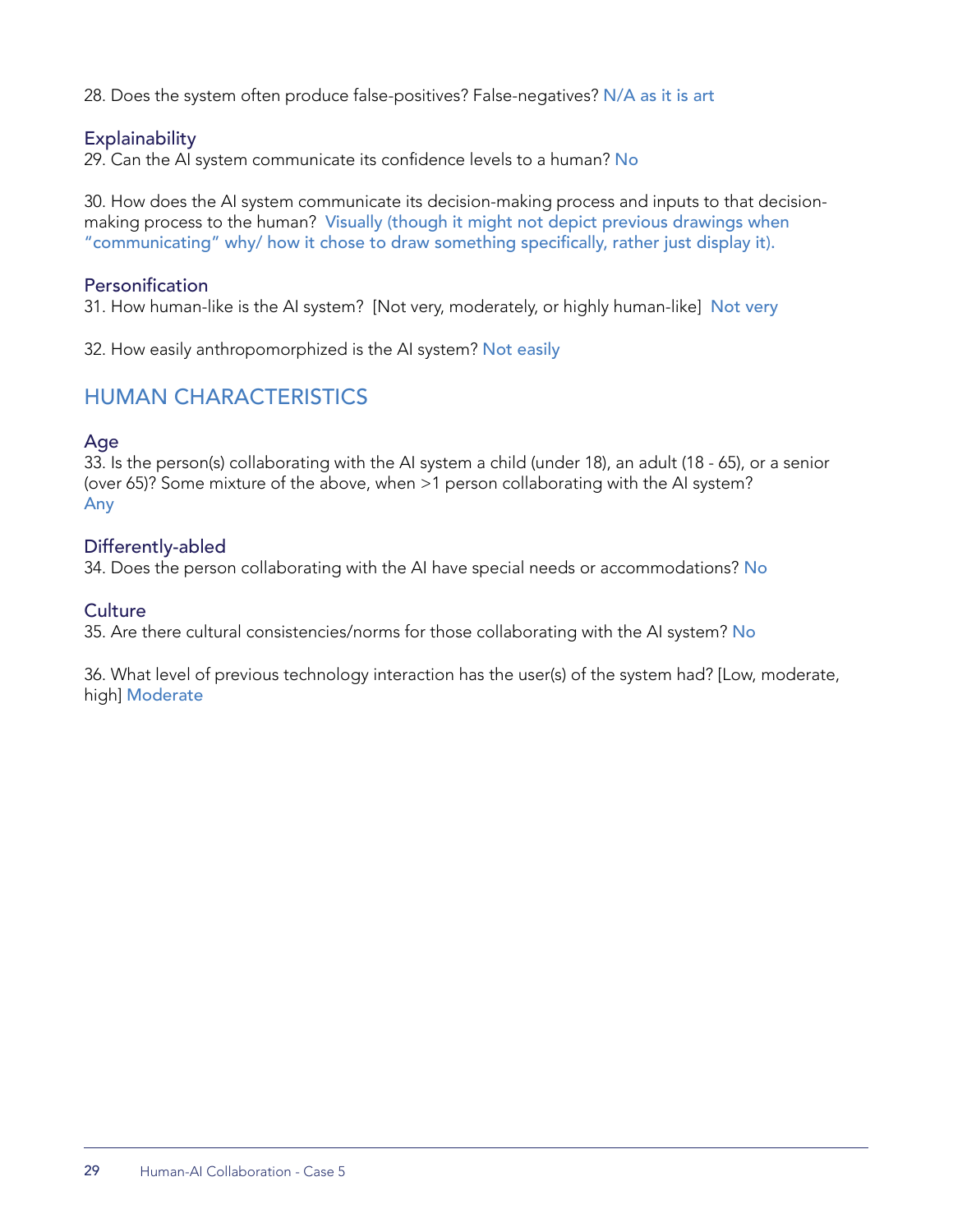## CASE 6: Magnetic Resonance Imaging (MRI) and Doctors Bendert Zevenbergen, Visiting Research Fellow (Princeton Center for Information Technology Policy)

## Context/Scenario

Magnetic resonance imaging (MRI) is an imaging technique used to observe and detect a variety of diseases by identifying tumors and lesions in body tissues and organs. MRI scanners use radio waves and a strong magnet to generate signals from body tissues, which are then translated into a detailed, three-dimensional image. Patients must lie completely still for up to an hour while doctors and their staff operate the MRI machine and generate the scans. Currently, MRI machine output is a noisy and grainy image which requires a doctor's interpretation. AI image reconstruction technology, due to its ability to produce accurate images from under-sampled data, can potentially speed up and improve the MRI scan process.

## AI System

In 2018, Facebook and NYU School of Medicine's Department of Radiology launched fastMRI, a project that investigates AI's potential to improve the MRI scanning process. FastMRI leverages AI to create images of a similar quality to a traditional scan, and to do so by collecting only a fraction of the data typically needed, therefore enabling doctors to conduct the scans more quickly.

With this process, convolutional neural networks (CNNs), specialized for processing image data, are used to create images from reduced amounts of data. The AI system interprets some of the data for the doctor and predicts other missing data during the scan. These features enable faster image creation, and allow a doctor to interpret the data and the image more quickly as well. Increasing the speed of MRI scans would enable increased access to such imaging for a greater number of patients. However, creating an image from less data than is usually used to derive diagnoses may pose a risk if it misses something critical for diagnostic purposes.

## Human-AI Collaboration

AI use in MRI involves doctors as well as patients. The doctor and AI system collaborate to interpret a reduced amount of MRI data. AI-driven images allow the doctor to interpret clearer images than the non-AI produced, grainy images; doctors can view the clearer image more quickly and determine whether or not there is an abnormality. Doctors, enabled by this AI system, would likely be able to conduct and analyze more scans per day, increasing their productivity and hopefully, in the process, diagnostic accuracy. AI use in MRI also reduces the time that patients spend in machines to receive a scan. Faster MRI scans may replace X-ray or CT exams, which are currently conducted due to their speed, and come with harmful exposure to radiation not present with MRIs. Other research studies have explored using AI to help doctors analyze tuberculosis in X-rays or detect breast cancer metastasis for pathologists looking at tissue samples.

For this framework, I chose to focus on interactions between the AI MRI system and doctors, recognizing that another interpretation could consider interactions between the AI system and the patient.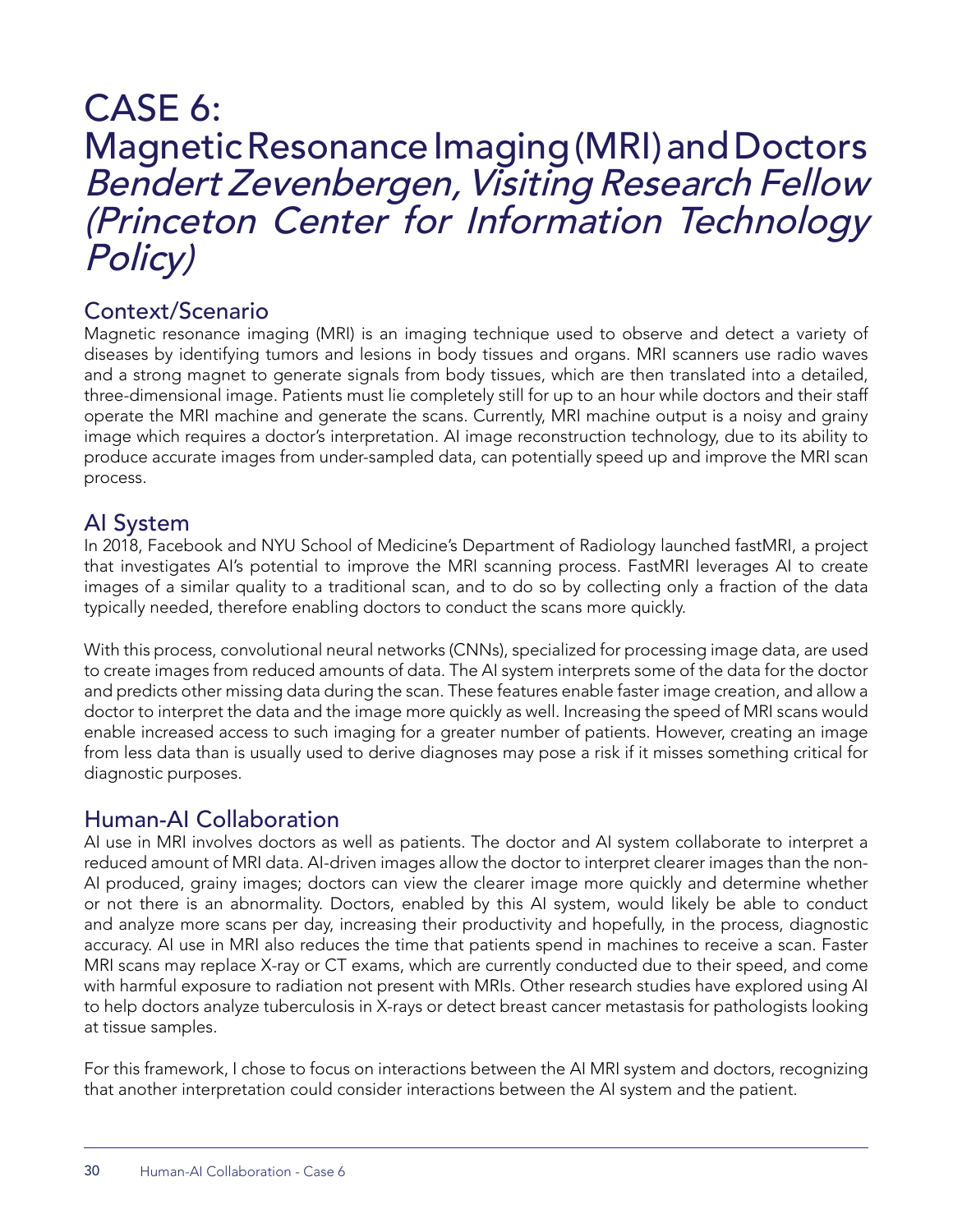## CPAI HUMAN-AI COLLABORATION FRAMEWORK CASE 6: Magnetic Resonance Imaging (MRI) and Doctors

## I. NATURE OF COLLABORATION

#### Stage of development or deployment

1. Is the AI fixed once deployed or evolving over time via model updates/continual interaction? Likely fixed (although research project may evolve)

2. To what extent is there ongoing collaboration between the AI's developer(s) and the AI system? Likely active collaboration, because it is an ongoing research project.

3. Is the AI system currently used by people other than the AI's original developers? Yes, the doctors and nurses using the system

#### Goals

4. Are the goals of the human-AI collaboration clear or unclear? Clear

5. What is the nature of the collaboration's goals? [Physical, knowledge/intellectual, emotional, and/or motivational in nature]. Knowledge

6. Is empathy a precondition for the human-AI interaction to function as intended? No, though professional intuition likely is

7. Are the human and the AI system's goals aligned? Yes (detecting anomalies in bodies)

#### Interaction pattern

8. Is the collaboration repeated over time or is it a one-time engagement? If over time, at what timescale? One-time per patient. Repeated over time on different patients, or returning patients

9. Is the interaction concurrent – with both human and AI contributing in parallel –or does it depend on taking turns? Concurrent. The AI system likely needs to finish its data collection and analysis before the doctor can interpret the results.

#### Degree of agency

10. Does the AI or human agent contribute more to the system's decision-making? Action-taking? The system does not take actions or decisions beyond data collection and analysis. Question is a little unclear in this case

11. How much agency does the human have? The AI system? Full for the human (arguable, though)

## II. NATURE OF SITUATION

#### Location and context

12. Are other people or other AI systems involved as third-parties? This can apply to either 1-1 collaborations or multiple people and an AI (e.g., in the instance of an AI teacher interacting with a classroom of human students, those human students would not be included as third-parties). Yes. Patients, nurses who do not interpret the results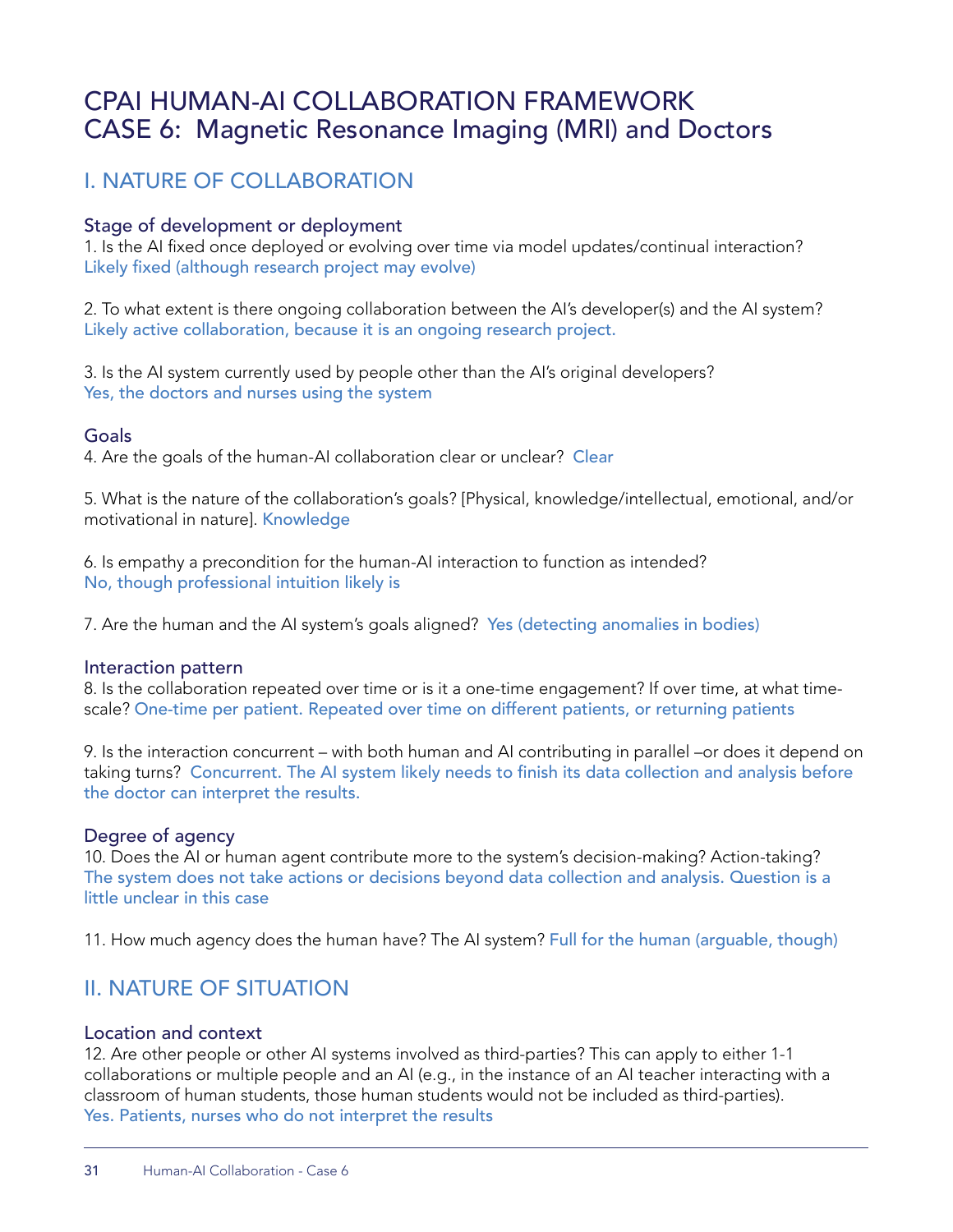13. Are the human and AI agents co-located physically or virtually? Seemingly co-located, though the processing may be physically done elsewhere/decentralized

#### Awareness

14. Is the human likely aware that they are interacting with an AI system? Yes (although I can't say for sure doctors think of the "new IT system" to be a version of artificial intelligence)

15. Does the human need to consent before interacting with the AI system? Unsure

#### **Consequences**

16. How significant are the consequences should the AI fail to perform as designed/expected? What are those consequences? Potentially high if false-negative or false-positive

17. How significant are the benefits of the AI to the users should it perform as designed/expected? What are those benefits? High

18. What are the potential consequences and benefits of the outcome of the collaboration? Less time spent (patients and doctors). More capacity and resources available in medical facility. Potentially greater accuracy

19. What might be the broader impacts of the human-AI collaboration? More capacity and resources available in medical facility. Patients spending less time at medical facility

20. To what extent do typical users consider privacy and security when interacting with the AI agent? Likely high (bodily privacy, information privacy, security of data, safety to be subjected to system), would require interviews to be conducted in order to know for sure

#### Assessment

.

21. Who is the main party or individual assessing the nature and effectiveness of the human-AI collaboration? Researchers & Doctors

22. Are assessments of the human-AI collaboration's outcome subjective or objective? Depends on how they are analyzed by the research team, I would hope objective

#### Level of trust

23. Are both the human and the AI agent trusting and trustworthy? AI trustworthiness can be defined broadly, driven by task competence, safety, authority, and authenticity, amongst other features (e.g., we know an AI comes from the same affiliation it claims to be from). Yes, both should be both trusting and trustworthy.

## III. AI SYSTEM CHARACTERISTICS

#### **Interactivity**

24. What is the mode of the interaction between the two agents? Screen (likely)

25. Could the nature of the data that the AI system operates over impact its interactivity? E.g., a wearable AI may interact with the user via voice, but may make inferences over voice as well as sensor data. Probably, though I'm not sure I can articulate how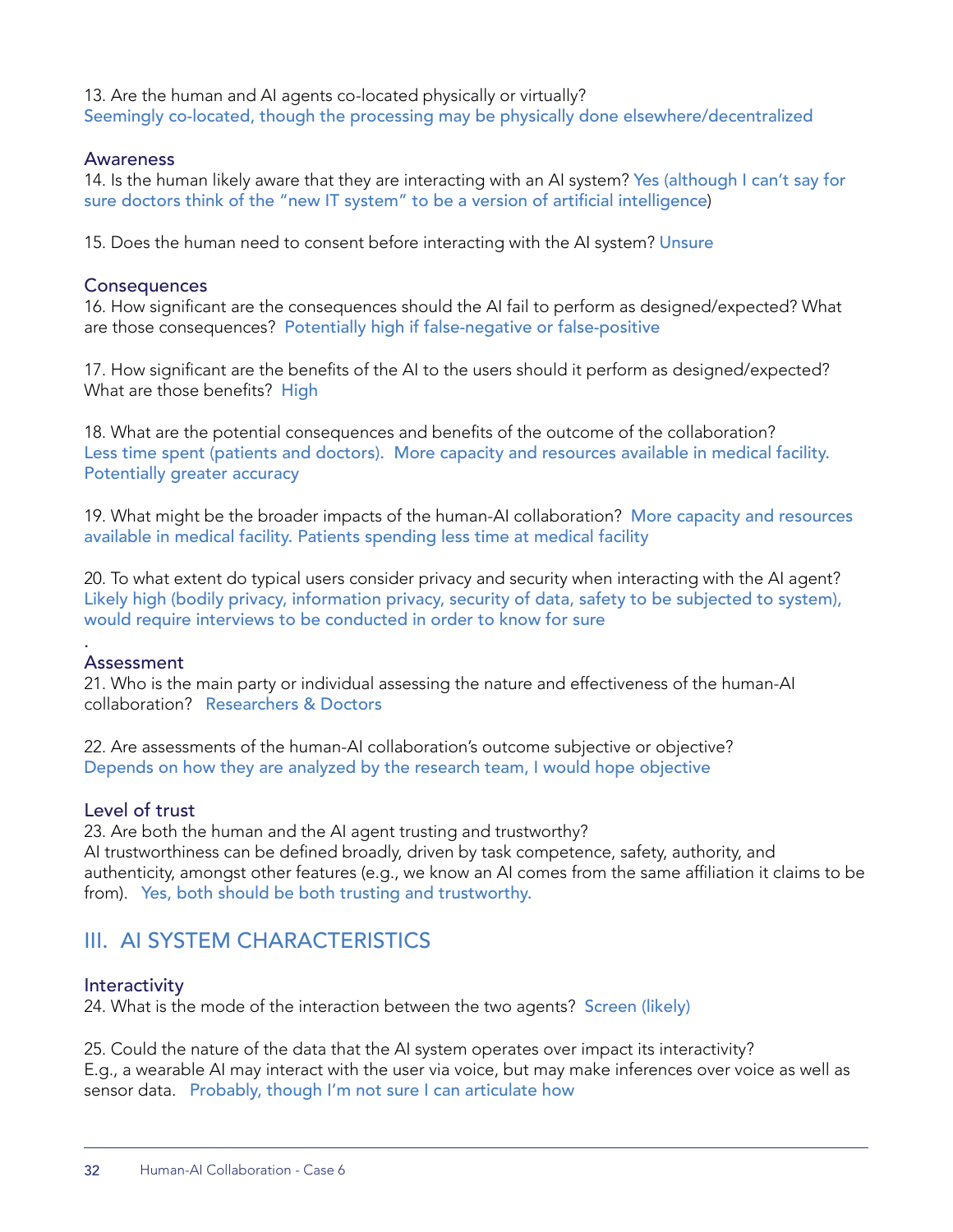#### **Adaptability**

26. Is the AI system passively providing information or proactively anticipating the next steps of the interaction? To some extent the analyses may guide the doctors interpretation and therefore their decisions

#### **Performance**

27. How predictable is the AI system? Probably low, otherwise there would be no need to do MRI scans

28. Does the system often produce false-positives? False-negatives? Both would be hugely problematic if so, so likely not. However, they likely do so at times

#### **Explainability**

29. Can the AI system communicate its confidence levels to a human? Unsure, as I am not a doctor using the system, but it should

30. How does the AI system communicate its decision-making process and inputs to that decisionmaking process to the human? Unsure, but it should do so clearly to provide doctors with context

#### **Personification**

31. How human-like is the AI system? Not very

32. How easily anthropomorphized is the AI system? Not easily

## IV. HUMAN CHARACTERISTICS

#### Age

33. Is the person(s) collaborating with the AI system a child (under 18), an adult (18 - 65), or a senior (over 65)? Some mixture of the above, when >1 person collaborating with the AI system? Doctor (in training or professional) so likely between 18 and 65

#### Differently-abled

34. Does the person collaborating with the AI have special needs or accommodations? Not necessarily.

#### **Culture**

35. Are there cultural consistencies/norms for those collaborating with the AI system? These could be studied (perhaps by PAI)

36. What level of previous technology interaction has the user(s) of the system had? Not necessarily high (likely)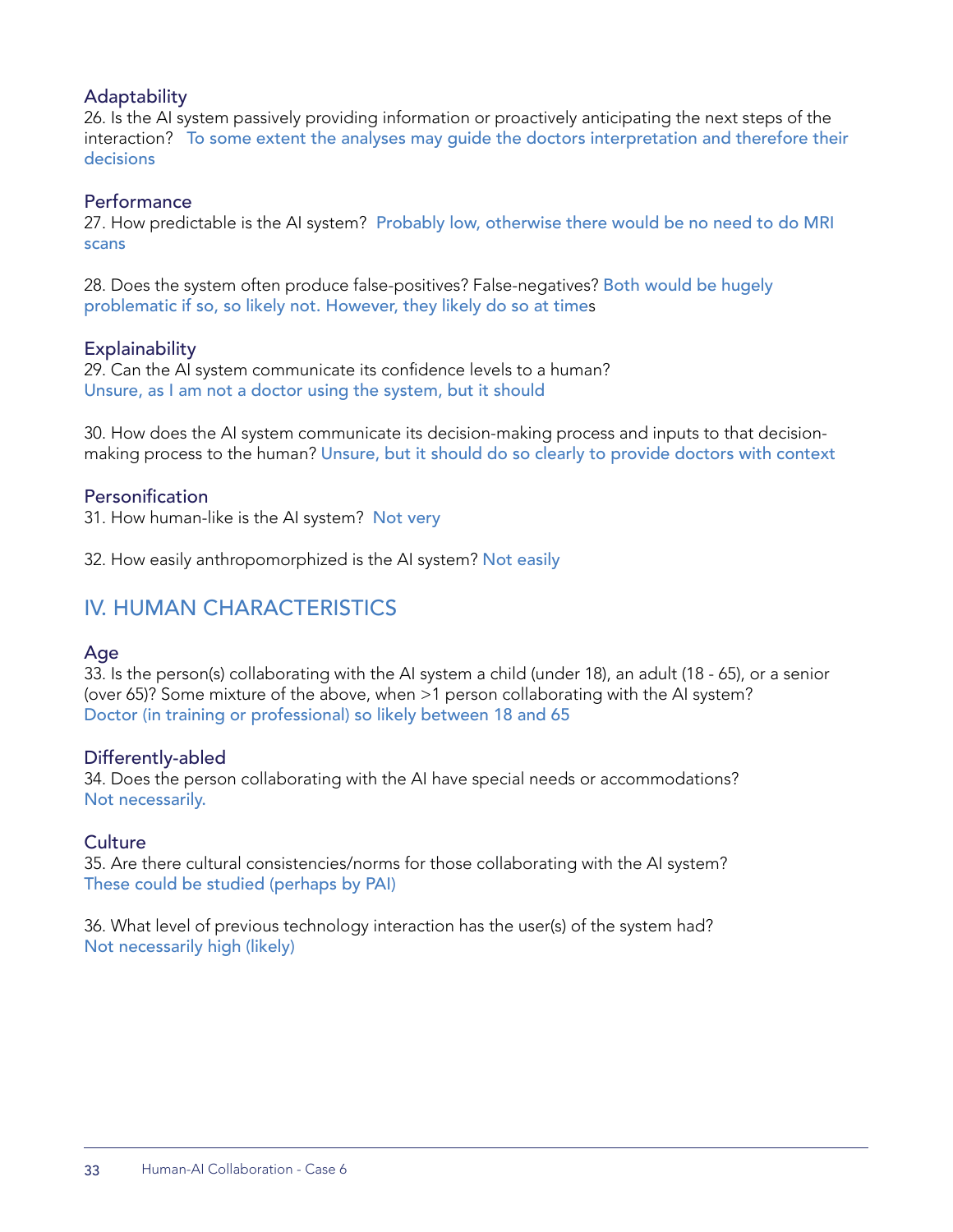# CASE 7: Autonomous Vehicles and Passengers In Kwon Choi, Staff Engineer (Samsung)

## Context/Scenario

Autonomous vehicles, specifically self-driving cars, promise benefits such as increased safety and mobility, as well as potential reduction in cost, and improved user experience for those using them. Major global automobile manufacturers and software companies are engaged in fierce competition for market share in a future defined by ubiquitous autonomous vehicles. While there are many possible interaction scenarios in an autonomous vehicle beyond the core function of driving, or even beyond cars, we choose to restrict this case example to the interaction between the passenger (who could serve as the driver, depending on the level of autonomy) and the car.

## AI System

Innovations in artificial intelligence have contributed to progress towards increasingly safe autonomous vehicles. For example, MIT's MapLite leverages AI models, GPS data, and road condition sensors to expand a vehicle's capacity to navigate unknown environments. The MapLite system enables self-driving cars to drive on unfamiliar roads autonomously and safely, and without the aid of 3-D maps, which are often required for successful navigation.

## Human-AI Collaboration

The discussion on autonomous vehicles and their regulation is anchored in frameworks that contrast the levels of autonomy such vehicles possess against degrees of human control and potential for intervention. Five levels for automated driving systems, from zero (complete human driver control) to five, with full autonomy, have been identified by the Society of Automotive Engineers (SAE) and adopted by the U.S. National Highway Traffic Safety Administration. Full human driving is at Level Zero, while at Level One the vehicle assists with some functions like automatic braking, or lane drift prevention, while the driver still handles all major operating tasks. As levels of autonomy escalate, the driver is able to disengage from more and more tasks. By Level Four, vehicles are designed to perform all safety-critical driving functions and monitor roadway conditions for an entire trip. However, this does not cover every driving scenario, and in order to reach Level Five autonomy, no human attention or intervention is required at all.

Despite many innovations in AI that contribute to the safety and the autonomy of vehicles, reports suggest that society – in other words, the very people that would choose to use autonomous vehicles – is largely distrusting of self-driving cars. For instance, a 2018 report from the American Automobile Association revealed that an increasing number of Americans, ~73% of those surveyed, distrust autonomous vehicles. At the same time, the AI systems that assist autonomous vehicles may not yet be at a level of development that ensures human safety, and the question of threshold levels of safety is still not fully answered, as evidenced by several driver fatalities from Tesla's Level Two autopilot system and one pedestrian fatality from Uber's Level Three self-driving vehicles between 2016 and 2018. The implications of safe AI and robust collaboration between human and AI systems is a crucial issue of utmost importance to the safety, use, and eventual adoption of autonomous vehicles. Assessment of the interaction between humans – both passenger and pedestrian – and autonomous vehicles at different ratings along the SAE scale must be undertaken to emphasize and encourage safe, robust, and widespread use of autonomous vehicles.

For the purposes of mapping autonomous vehicles to the framework, we choose to consider how the interaction is handled now, during the ongoing transition to autonomous vehicles. Certain concerns related to consequences, such as a user's willingness to trust the vehicle, present unique challenges at this inflection point in autonomous vehicles' use, and will be vital to their successful and beneficial integration into society.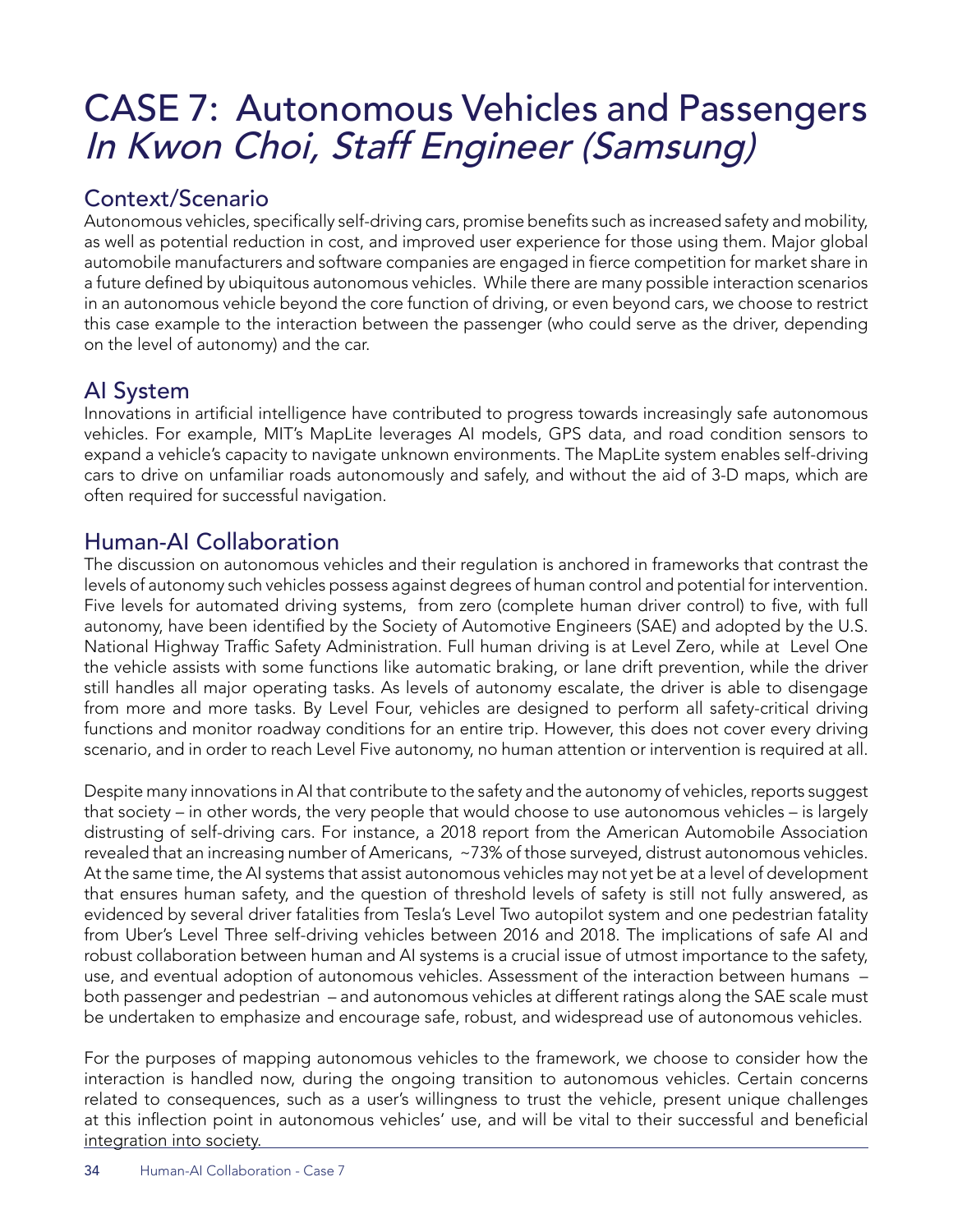## CPAI HUMAN-AI COLLABORATION FRAMEWORK CASE 7: Autonomous Vehicles and Passengers

## I. NATURE OF COLLABORATION

#### Stage of development or deployment

1. Is the AI fixed once deployed or evolving over time via model updates/continual interaction? Evolving over time via model updates/continual interaction.

2. To what extent is there ongoing collaboration between the AI's developer(s) and the AI system? [No collaboration, limited collaboration, moderate collaboration, active collaboration] Active collaboration

3. Is the AI system currently used by people other than the AI's original developers? Yes

#### Goals

4. Are the goals of the human-AI collaboration clear or unclear? Clear

5. What is the nature of the collaboration's goals? [Physical, knowledge/intellectual, emotional, and/or motivational in nature] Physical

6. Is empathy a precondition for the human-AI interaction to function as intended? No

7. Are the human and the AI system's goals aligned? Yes, if safety is ensured. Of course, the guarantee of safety is a large contingency

#### Interaction pattern

8. Is the collaboration repeated over time or is it a one-time engagement? If over time, at what timescale? Over time, likely on a daily basis

9. Is the interaction concurrent – with both human and AI contributing in parallel – or does it depend on taking turns? Concurrent

#### Degree of agency

10. Does the AI or human agent contribute more to the system's decision-making? Or action-taking? AI takes the lead, but humans can intervene in decision-making and action-taking

11. How much agency does the human have? The AI system? [None, limited, moderate, high, full] Human: moderate; AI: high

## II. NATURE OF SITUATION

#### Location and context

12. Are other people or other AI systems involved as third-parties? This can apply to either 1-1 collaborations or multiple people and an AI (e.g., in the instance of an AI teacher interacting with a classroom of human students, those human students would not be included as third-parties). Yes. Possibly other pedestrians/passengers

13. Are the human and AI agents co-located physically or virtually? Co-located physically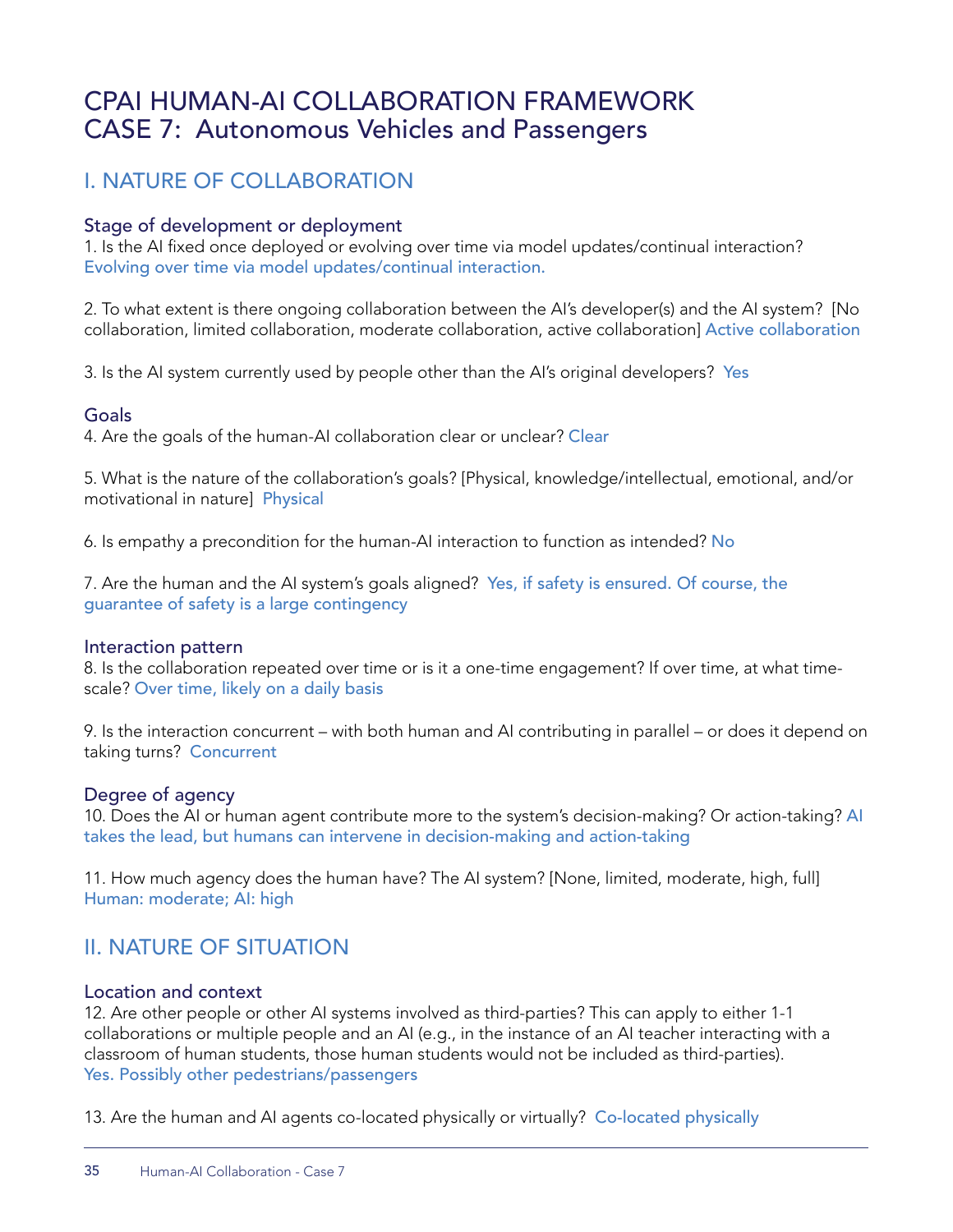#### Awareness

14. Is the human likely aware that they are interacting with an AI system? Yes

15. Does the human need to consent before interacting with the AI system? Yes

#### **Consequences**

16. How significant are the consequences should the AI fail to perform as designed/expected? [Low, moderate, high] High

17. How significant are the benefits of the AI to the users should it perform as designed/ expected? [Low, moderate, high] High

18. What are the potential consequences and benefits of the outcome of the collaboration? Accident/injury [either potential consequence or lessening a potential benefit]

19.What might be the broader impacts of the human-AI collaboration? Climate impacts. Altered city design. Safety

20. To what extent do typical users consider privacy and security when interacting with the AI agent? [Low, Moderate, High] Low

#### Assessment

21. Who is the main party or individual assessing the nature and effectiveness of the human-AI collaboration? Autonomous vehicle companies, transit agencies

22. Are assessments of the human-AI collaboration's outcome subjective or objective? Objective in the case of safety standards and ubiquity of adoption

#### Level of trust

23. Are both the human and the AI agent trusting and trustworthy? AI trustworthiness can be defined broadly, driven by task competence, safety, authority, and authenticity, amongst other features (e.g., we know an AI comes from the same affiliation it claims to be from). AI agent in the form of an AV must be trusted for it to be used

## III. AI SYSTEM CHARACTERISTICS

#### **Interactivity**

24. What is the mode of the interaction between the two agents? [Via screen, voice, wearables, virtual reality, or something else] Physical vehicle.

25. Could the nature of the data that the AI system operates over impact its interactivity? E.g., a wearable AI may interact with the user via voice, but may make inferences over voice as well as sensor data. Yes

#### Adaptability

26. Is the AI system passively providing information or proactively anticipating the next steps of the interaction? Proactively anticipating the next steps of the interaction

#### **Performance**

27. How predictable is the AI system? [Low, moderate, high] Moderate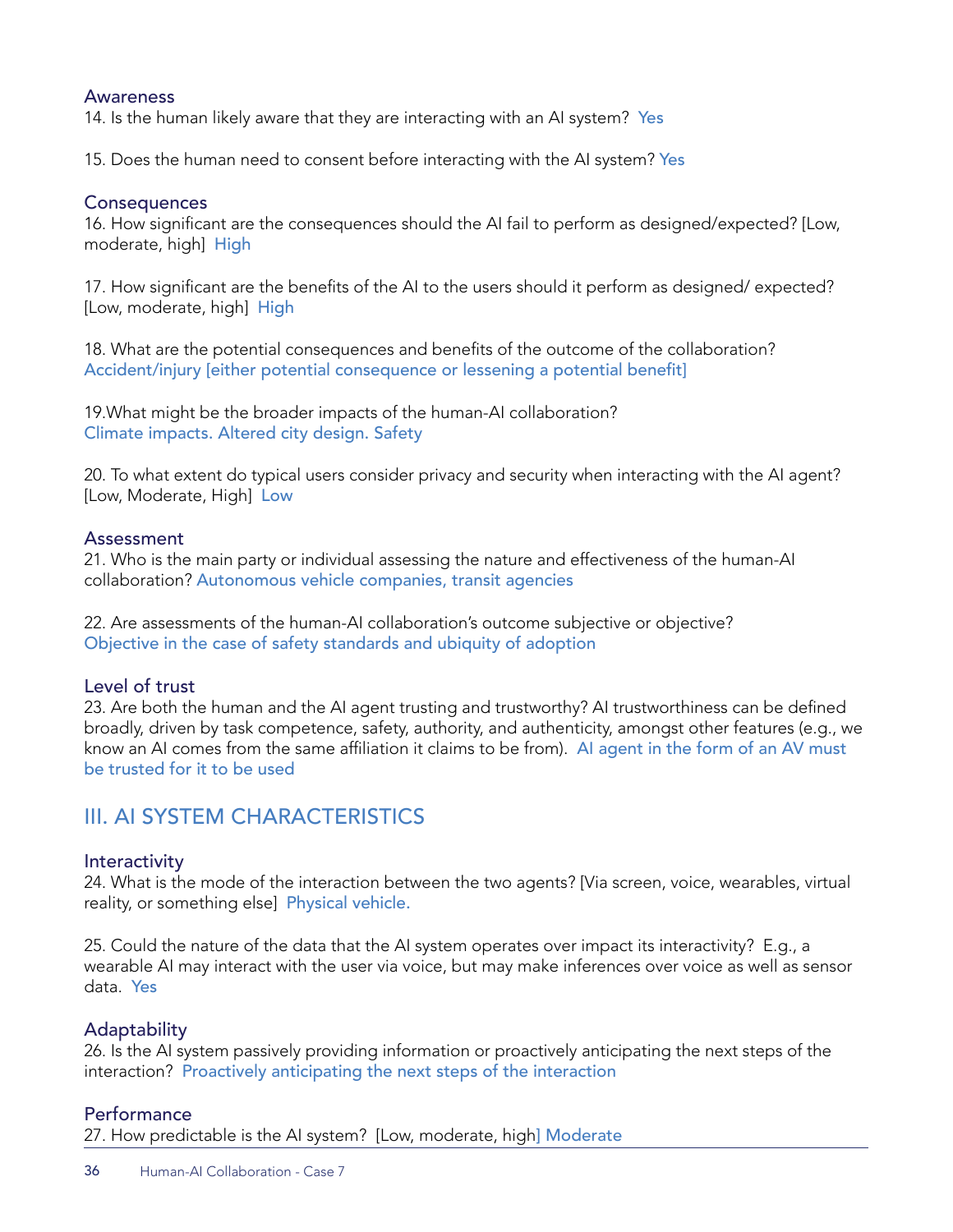28. Does the system often produce false-positives? False-negatives? No

#### **Explainability**

29. Can the AI system communicate its confidence levels to a human? Yes

30. How does the AI system communicate its decision-making process and inputs to that decisionmaking process to the human? By direct control of the self driving vehicles, with the action as a result of its decision-making. And/or, via audio/visual/natural-language communication to the human to inform or confirm its decision-making process and/or results to be carried out.

#### Personification

31. How human-like is the AI system? [Not very, moderately, or highly human-like] Not very in terms of presence, but moderately in terms of reasoning about the road

32. How easily anthropomorphized is the AI system? [Low, moderate, highly] Low

## IV. HUMAN CHARACTERISTICS

#### Age

33. Is the person(s) collaborating with the AI system a child (under 18), an adult (18 - 65), or a senior (over 65)? Some mixture of the above, when >1 person collaborating with the AI system? Could be all ages for passengers, but driver likely >16.

#### Differently-abled

34. Does the person collaborating with the AI have special needs or accommodations? Potentially

#### **Culture**

35. Are there cultural consistencies/norms for those collaborating with the AI system? Driving norms vary around the world [adherence to traffic rules, aggression, etc.]. Accordingly, the same system that performs well in one context may not in another.

36. What level of previous technology interaction has the user(s) of the system had? [Low, moderate, high] Will vary across users/passengers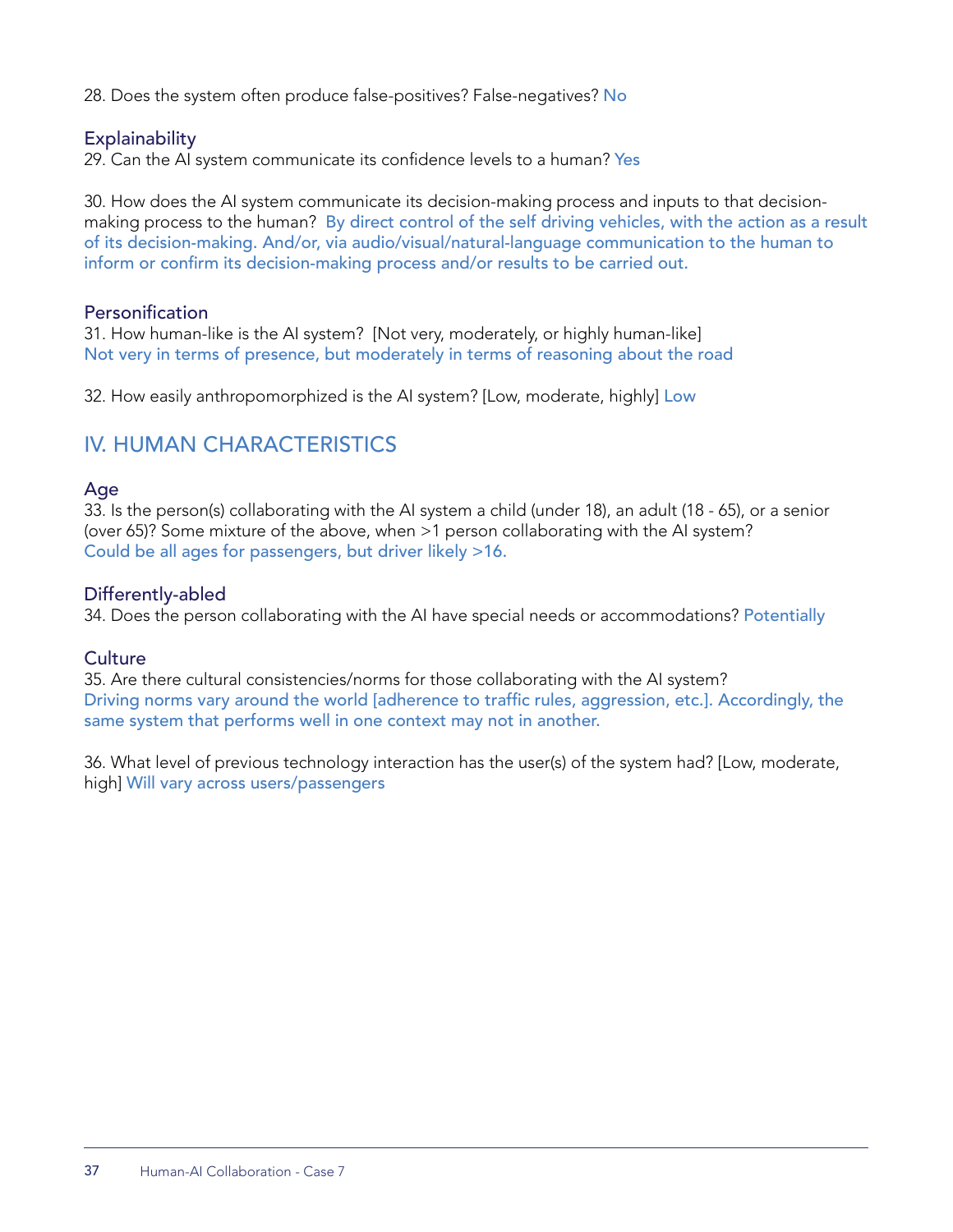# Acknowledgements

PAI is deeply grateful for the time, insights and expertise provided by the members of the CPAIS Expert Group, and in particular the co-chairs, Amber Story of the American Psychological Association and Hiroaki Kitano of Sony, and the contributors to these Case Studies - Yoonsuck Choe of Samsung, Lama Nachman of Intel, Philipp Michel of the University of Tokyo, Bendert Zevenbergen of the Princeton Center for Information Technology Policy and In Kwon Choi of Samsung.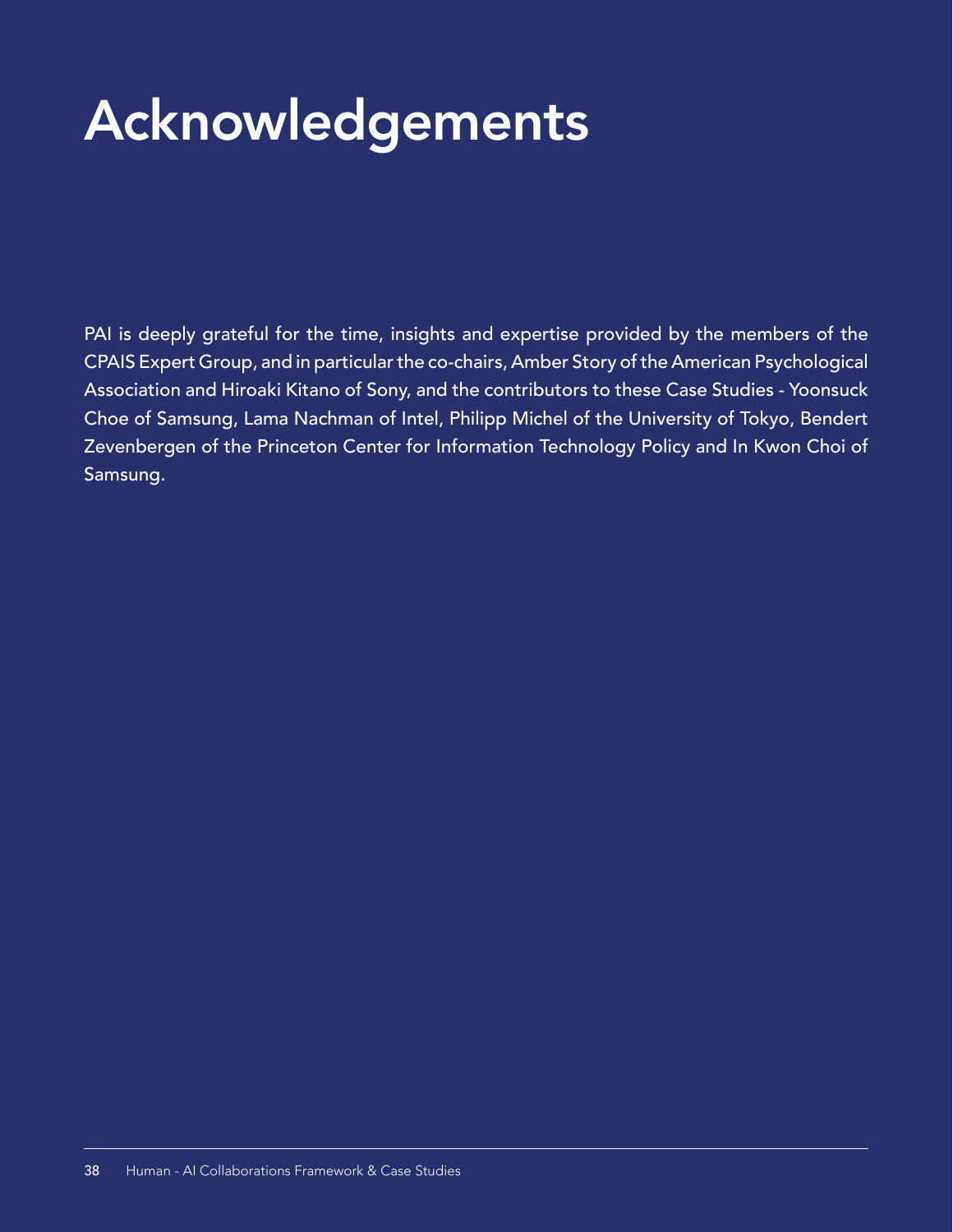# About Partnership on AI About Partnership on AI

The Partnership on AI (PAI) is a global multistakeholder nonprofit committed to the creation and dissemination of best practices in artificial intelligence through the diversity of its Partners. By gathering the leading companies, organizations, and people differently affected by artificial intelligence, PAI establishes a common ground between entities which otherwise may not have cause to work together – and in so doing – serves as a uniting force for good in the AI ecosystem. Today, PAI convenes more than 90 partner organizations from around the world to realize the promise of artificial intelligence. Find more information about PAI at partnershiponai.org.